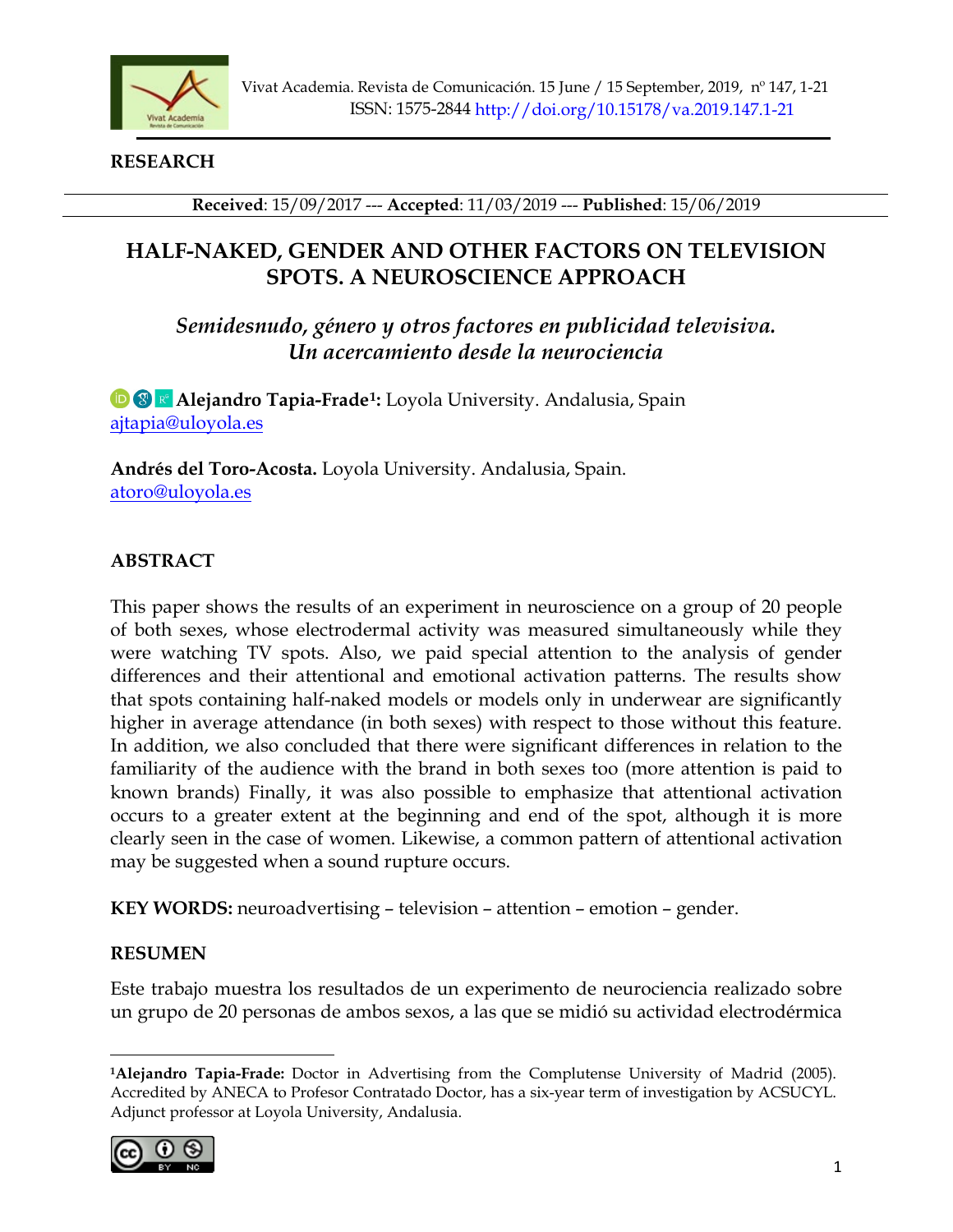de forma simultánea mientras visionaban spots de televisión. Se prestó especial atención al análisis de diferencias de género y sus patrones de activación atencional y emocional. Los resultados ponen de manifiesto que los spots que mostraban modelos semidesnudos o en ropa interior resultan significativamente superiores en atención en ambos sexos respecto de los que no presentan esta característica. También se pudieron concluir diferencias significativas en relación a la familiaridad de los espectadores con la marca en ambos sexos (las marcas conocidas son atendidas en mayor medida). Finalmente, pudo también destacarse que la activación atencional se produce en mayor medida al inicio y finalización del spot, aunque se aprecia más claramente en el caso de las mujeres. De igual modo, se puede sugerir un patrón común de activación atencional cuando se produce una ruptura relevante de registro sonoro.

**PALABRAS CLAVE:** neuropublicidad – televisión – atención – emoción – género.

# **SEMIDESNUDO, GÊNERO E OUTROS FATORES NA PUBLICIDADE TELEVISIVA. UMA APROXIMAÇÃO DESDE A NEUROCIÊNCIA**

# **RESUME**

Este trabalho mostra os resultados de um experimento de neurociência realizado sobre um grupo de 20 pessoas de ambos sexos, nas quais foram medidas suas atividades eletro dérmicas de forma simultânea enquanto viam spots de televisão. Prestando atenção especialmente na analises de diferenças de gênero e seus padrões de ativação de atenção e emoção. Os resultados mostram que os spots que mostravam modelos semidesnudos ou com roupa intima resultavam significativamente superior na atenção em ambos sexos. Também foi concluído diferenças significativas em relação a familiaridade dos telespectadores com a marca em ambos sexos (as marcas conhecidas chamam mais a atenção). Finalmente, destacou-se também que a ativação da atenção se produz em maior medida ao início e finalização do spot, apesar que também se aprecia, mas claramente no caso entre as mulheres. De modo igual, pode-se sugerir um padrão comum de ativação da atenção quando se produz a ruptura relevante do registro sonoro.

**PALAVRAS CHAVE:** neuropublicidade – televisão – atenção – emocional – gênero.

# **How to cite the article:**

Tapia- Frade, A. and del Toro-Acosta, A. (2019). Half-naked, gender and other factors on television spots. A neuroscience approach. [Semidesnudo, género y otros factores en publicidad televisiva. Un acercamiento desde la neurociencia]. Vivat Academia. Revista de Comunicación, 147, 1-21. http://doi.org/10.15178/va.2019.147.1-21. Recovered from <http://www.vivatacademia.net/index.php/vivat/article/view/1101>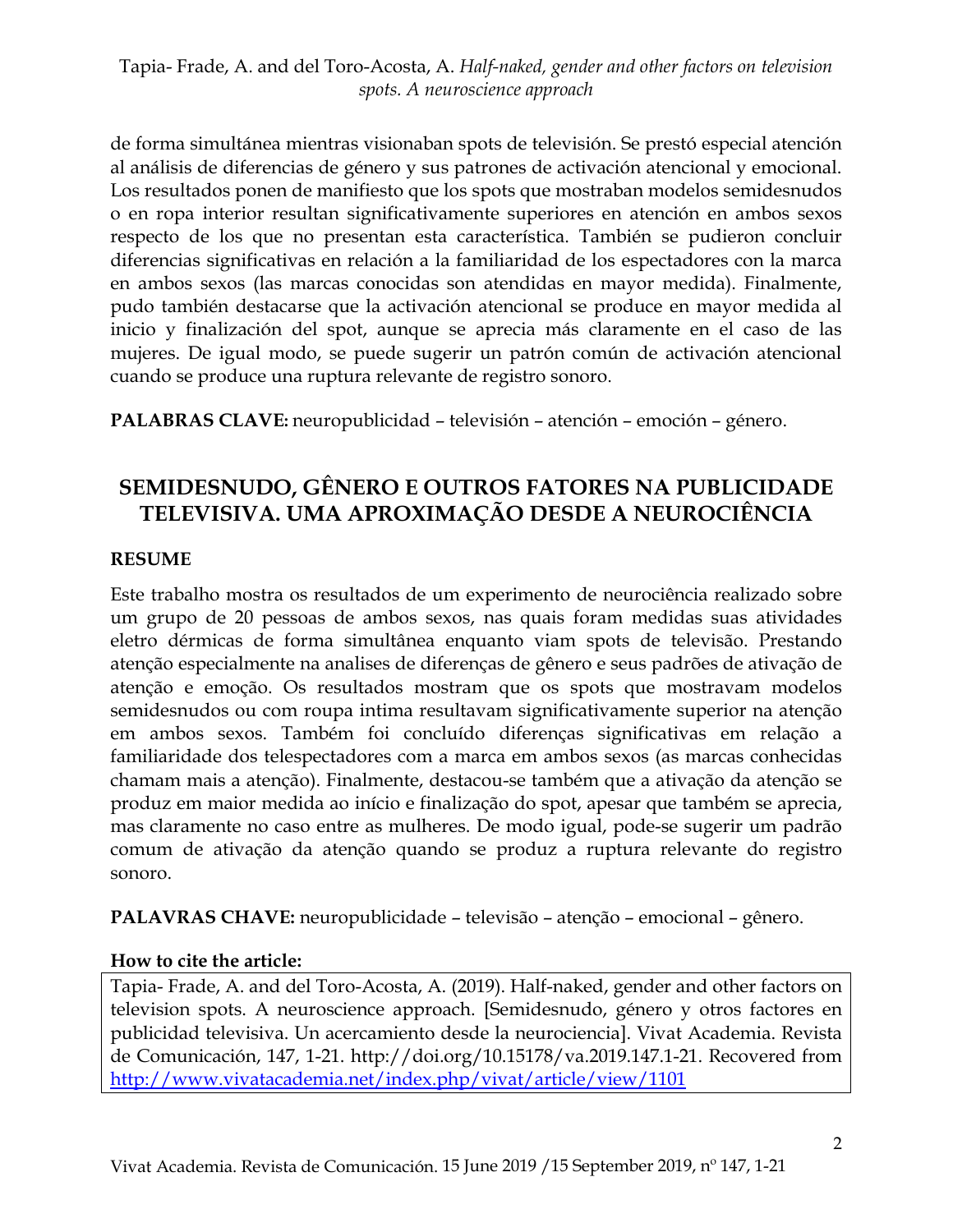### **1. INTRODUCTION**

The appeal to sensuality, to suggested beauty, is undoubtedly one of the most used in advertising. So much so that people have come to talk about the concept of sensual marketing (Moreno, 2004).

In this context, it is important to note the abundance of literature about advertising and the perception of gender stereotypes handled by it. Thus, Moreno and Martínez (2012) point out that the stereotypical production of television spots gives men values such as strength, arrogance, bravery, risk, recklessness or dominance, while for women it reserves meanings associated with beauty, sweetness, tenderness, affection or reflection.

Previously, Soloaga (2007) in a study on luxury brand advertising in Spain noted that advertising praises values associated with a woman understood as an object of desire that pursues beauty and youth as essential values.

Without wishing to expand on the issue, references to the studies of David and Johnson (1994), Kang (1997), David, Morrison, Johnson and Ross (2002), Lindner (2004) and Dittman and Howard (2004) are a must, in a theoretical line similar to that described above.

However, more avant-garde advertising representations tend to a more egalitarian representation of women, in which women assume roles traditionally forbidden to their condition, associating them with power, capacity, strength, personal fulfillment and even aggressiveness. (Garrido Lora, 2007, p. 67).

It should also be mentioned, in the opinion of the same author, that the representation of masculinity has undergone an important transformation in advertising messages, which abandons the aforementioned solid profile in favor of a more plural image, in which sensitivity, aesthetic concern or occupation in housework or work proper to paternity, once the stereotypical patrimony of women (Garrido Lora, 2007, p. 67).

However, it is also necessary to ask whether these stereotypical roles promoted by advertising in fact arouse the attention of viewers, the recipients at the end of such advertising.

Psychobiological research on the recipients could be a valid way to such a study. In fact, it has been mentioned that, if you analyze a person who visualizes an advertisement, you could control three fundamental variables of the process, which are attention, emotion and memory, which could optimize it so that it will cause greater impact (Torreblanca et al., 2012).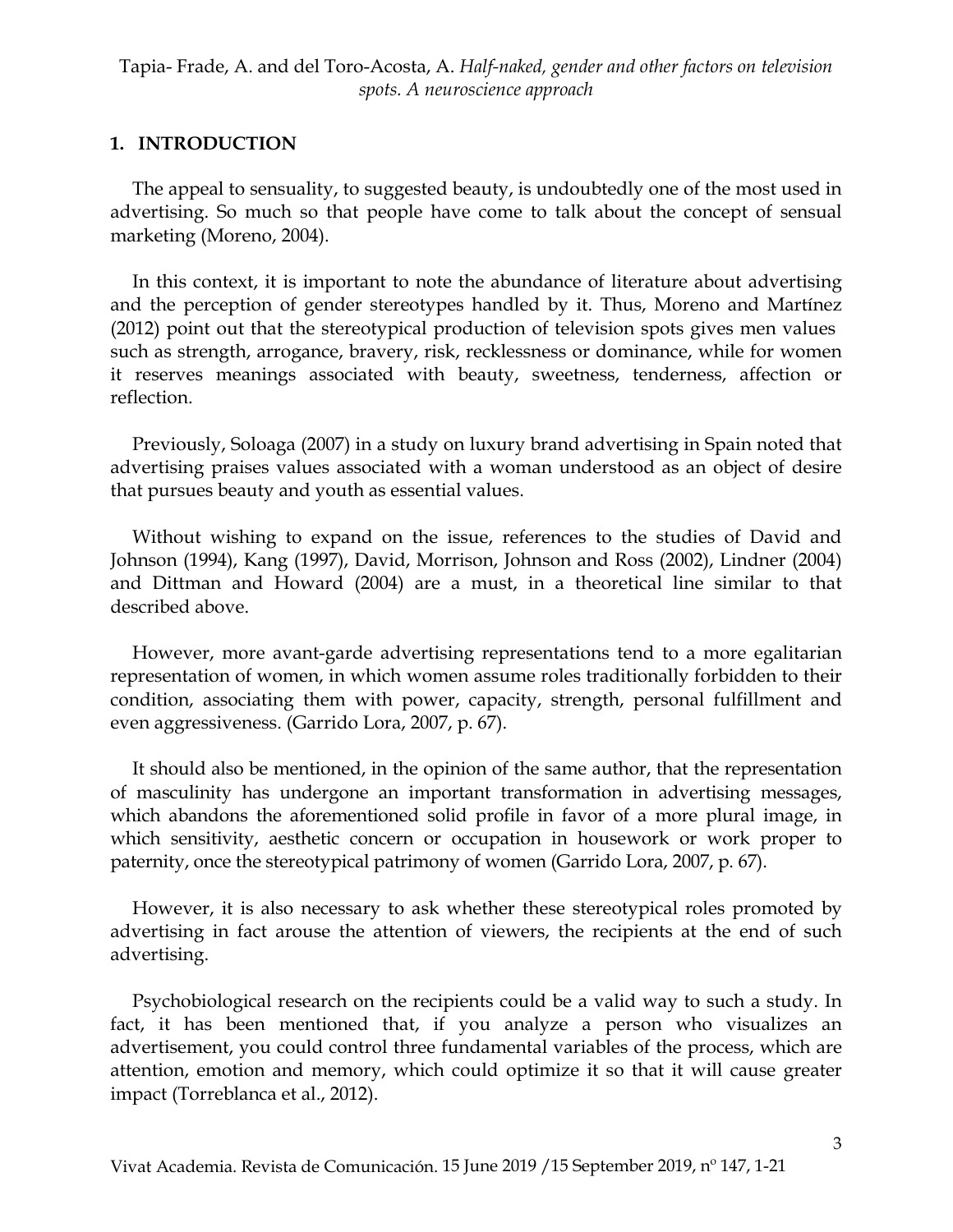In addition, literature in relation to the study of the effects of advertising through neuroscientific techniques is increasingly abundant.

Thus, in a paper on brand familiarity, two experiments were conducted to analyze neurophysiological activation, response latency to such activation, and the choice of new brands and familiar brands. The results show that (1) the choice of new brands (as compared to the choice of known brands) is preceded by an increase in the activation of the prefrontal cortex, measured by means of functional magnetic resonance (fMRI); (2) the choice of new brands is associated with higher response latency than the known brands; and (3) the positive mood improves response latency of the choice of new brands as compared to known brands (Reimann, 2012).

Another study, in this case one carried out on spots by electroencephalography and galvanic response to 28 people, revealed significant differences in attention and emotion between genders according to the categories of visualized products (Vecchiato et al., 2014b). Another, based on the Coca Cola brand, highlighted the importance of music as a persuasive element in audiovisual marketing (Sanchez-Porras, 2013).

Another piece of research carried out on outdoor advertising highlighted creativity and attention as fundamental conductors of success in advertising, specifically in relation to the improvement of brand recall. (Wilson, 2015, p. 232).

Finally, another paper on TV spots that used biometric indicators and eyetracker demonstrated the value of television as a tool to attract and maintain an emotional response. In addition, said piece of research showed that emotional engagement was increased when the participants in the study combined visualization of similar content on TV and on the Internet simultaneously (Steele et al., 2013, p. 417).

In this context, this article shows the results of a neuropublicity experiment in which the electrodermal activity of 20 people of both sexes was simultaneously analyzed while they were viewing spots in which semi-nude models or models only in underwear mixed with others that did not have this quality.

In addition, in this analysis other factors that could be relevant in the processes of attentional and emotional activation of said subjects were tested. In particular, different commercial formats were tested, and the role played by brand knowledge and the locution language of the spot in the activation of said processes was explored.

#### **2. OBJECTIVES**

The knowledge objectives proposed for this paper are: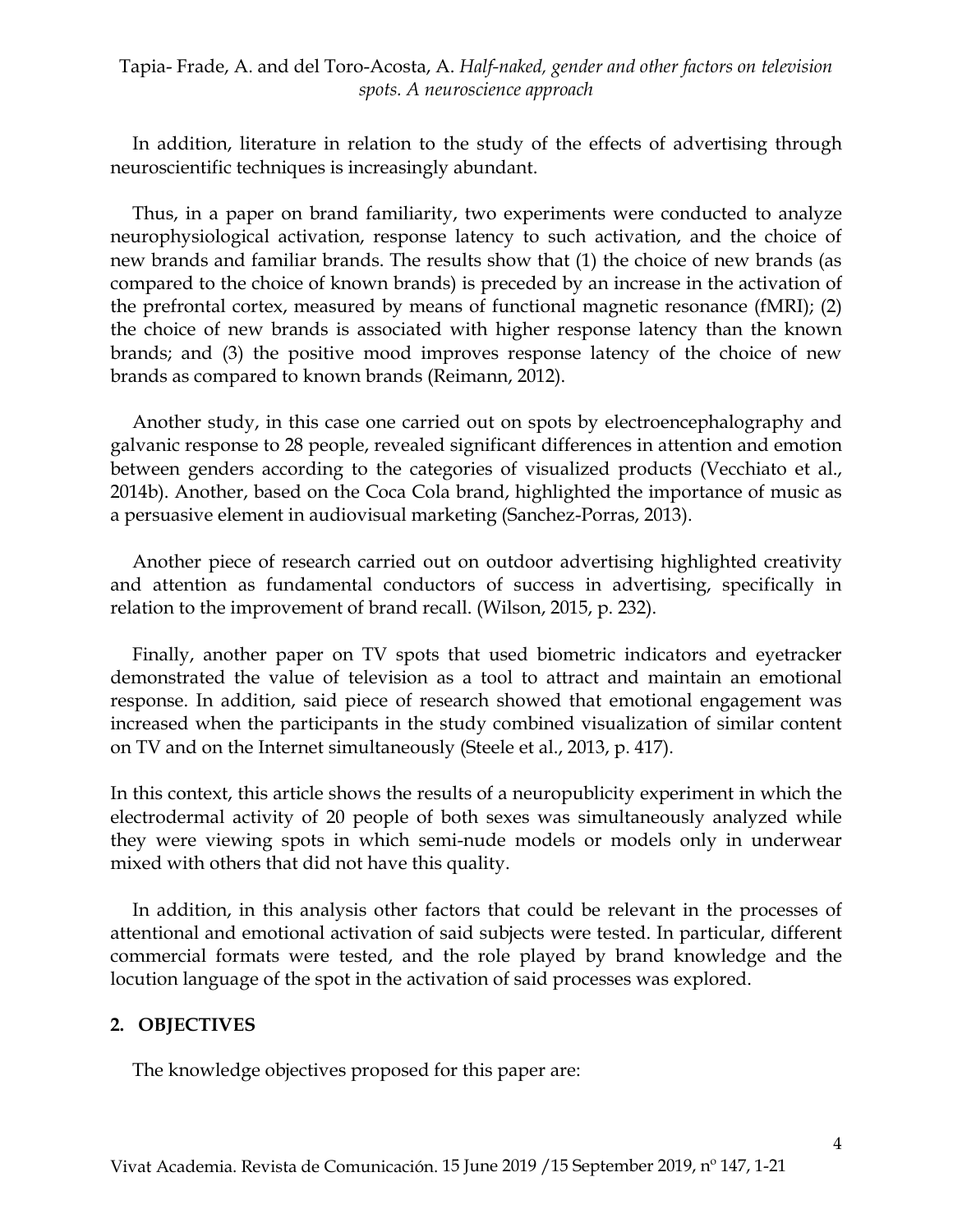- 1. Simultaneous measurement of attention (EDL) and emotion (EDR) of a population sample during the emission of a set of spots by examining their electrodermal activity.
- 2. Establishment of significant gender differences in the activation patterns of the attention (EDL) and emotion (EDR) signals by examining their electrodermal activity with respect to the following factors:
	- a) the typology of the spot
	- b) the appearance (or not) of half-naked models or models only in underwear.
	- c) the language of the spot
	- d) familiarity with the brand and the spot.

### **3. METHODOLOGY**

The sample, chosen through the convenience sampling method, consists of 20 people aged 20 to 30 years of both sexes (in a similar proportion). Therefore, it is a sample whose results should be considered to be exploratory.

The broadcast and subsequently analyzed spots are shown in the following table.

|                           |                  |                 | Half-naked/   | <b>Issued</b> in |             |
|---------------------------|------------------|-----------------|---------------|------------------|-------------|
| Spot                      | <b>Situation</b> | <b>Typology</b> | Underwear     | Spain            | Language    |
| <b>AMC Policy Minioms</b> | $00:01 - 00:48$  | Funny           | DO NOT        | DO NOT           | ${\rm ENG}$ |
| Greenpeace vs Lego        | $00:49 - 02:33$  | Musical         | <b>DO NOT</b> | DO NOT           | <b>ENG</b>  |
| El Corte Inglés           | $02:34 - 03:27$  | Musical         | <b>YES</b>    | <b>YES</b>       | IS          |
| Target.com                | $03:28 - 03:57$  | Funny           | <b>YES</b>    | DO NOT           | <b>ENG</b>  |
| Aurgi                     | $03:58 - 04:18$  | Jingle          | <b>YES</b>    | <b>YES</b>       | IS          |
| Batman                    | $04:19 - 04:49$  | Film            | DO NOT        | DO NOT           | <b>OTR</b>  |
| Andes                     | $04:50 - 05:49$  | Jingle          | DO NOT        | DO NOT           | IS          |
| Dolce Gabanna The         |                  | Landscaper /    |               |                  |             |
| One                       | $05:50 - 06:34$  | Preciosista     | <b>YES</b>    | <b>YES</b>       | <b>ENG</b>  |
| Aquarius                  | $06:35 - 07:36$  | Funny           | DO NOT        | <b>YES</b>       | IS          |
| Guitar Hero               |                  | Landscaper /    |               |                  |             |
|                           | $07:37 - 08:14$  | Preciosista     | <b>YES</b>    | DO NOT           | <b>ENG</b>  |
| Limón y Nada              | $08:15 - 08:25$  | Funny           | DO NOT        | <b>YES</b>       | IS          |
| Coca Cola                 | $08:26 - 09:26$  | Jingle          | DO NOT        | <b>YES</b>       | <b>ENG</b>  |
| Mango by Opticalia        |                  | Landscaper /    |               |                  |             |
|                           | $09:29 - 09:49$  | Preciosista     | <b>YES</b>    | DO NOT           | <b>OTR</b>  |
| Orange                    | $09:50 - 10:32$  | Funny           | <b>DO NOT</b> | DO NOT           | <b>ENG</b>  |
| Victoria´s Secret         |                  | Landscaper /    |               |                  |             |
|                           | 10: 33-11: 03    | Preciosista     | <b>YES</b>    | DO NOT           | <b>ENG</b>  |
| Mercedes Benz             | 11:04-11:24      | Funny           | DO NOT        | <b>YES</b>       | <b>IS</b>   |

*Table 1.* Spots issued.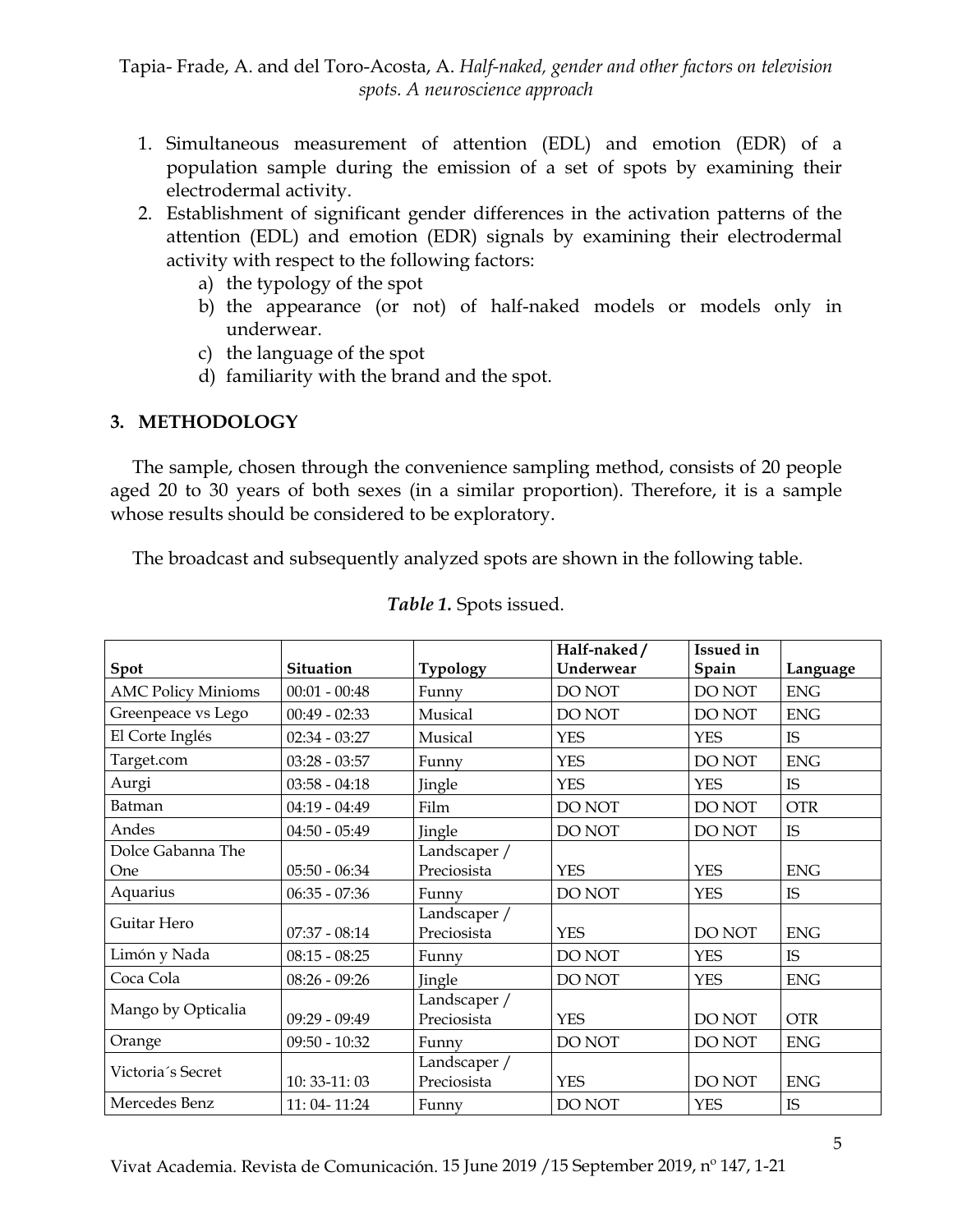| Freixenet      | $11:25 - 11:55$ | Musical                     | DO NOT     | <b>YES</b> | IS         |
|----------------|-----------------|-----------------------------|------------|------------|------------|
| Nike           | $11:56 - 13:13$ | Motivational                | DO NOT     | DO NOT     | <b>ENG</b> |
| Cabreiroa      | $13:14 - 13:24$ | Funny                       | DO NOT     | <b>YES</b> | IS         |
| Mango Rebel    | $13:25 - 13:45$ | Landscaper /<br>Preciosista | <b>YES</b> | <b>YES</b> | <b>ENG</b> |
| Line           | $13:46 - 14:06$ | Funny                       | DO NOT     | <b>YES</b> | IS         |
| Heineken       | 14:07 - 14:37   | Funny                       | DO NOT     | DO NOT     | <b>ENG</b> |
| Nokia          | $14:38 - 15:38$ | Funny                       | DO NOT     | DO NOT     | <b>ENG</b> |
| Sorteo El Niño | 15:39 - 16:04   | Funny                       | DO NOT     | <b>YES</b> | IS         |

#### **Source:** own elaboration.

Así, se diferenció si en el spot aparecían modelos semidesnudos o en ropa interior.

On the other hand, the spots were classified according to a typology designed ad hoc. Specifically, the possibilities that were listed for both types were jingle, musical, comic, landscape/precious, Spices of life/local-custom-related, motivational and cinematographic characters.

It also highlighted the brand responsible for the spot and whether it was broadcast in Spain, which can be related to the a priori familiarity developed with the brand and the spot.

Finally, the language of the locution of the spot (Spanish, English and another or without any locution) is also indicated, since it could have an impact on the understanding of the spot, and this one on the attention deployed to understand it and the emotional intensity developed.

A pass of 20 people was held on April 22, 2015 in the room of degrees of Miguel de Cervantes European University, in Valladolid. At the entrance to the premises, a bracelet was placed on the participants, which sent the information of each person to a central processing unit, in charge of the necessary calculations and their storage.

The measuring instrument analyzes the electrodermal activity in three types of signals:

- 1) The tonic activity, linked to attention (EDL, or electrodermal level). The unit of measure used is the sum of the electrodermal resistance in Kilomnios (K $\Omega$ ). For them, it is essential for the interpretation to note that the lower the resistance, the higher the level of attention.
- 2) The phasic activity, linked to emotion (EDR, or electrodermal response). In this case, the unit of measure is the arithmetic mean of electrodermal resistance in Kilomnios (K $\Omega$ ) of all the participants. Therefore, the higher the mean, the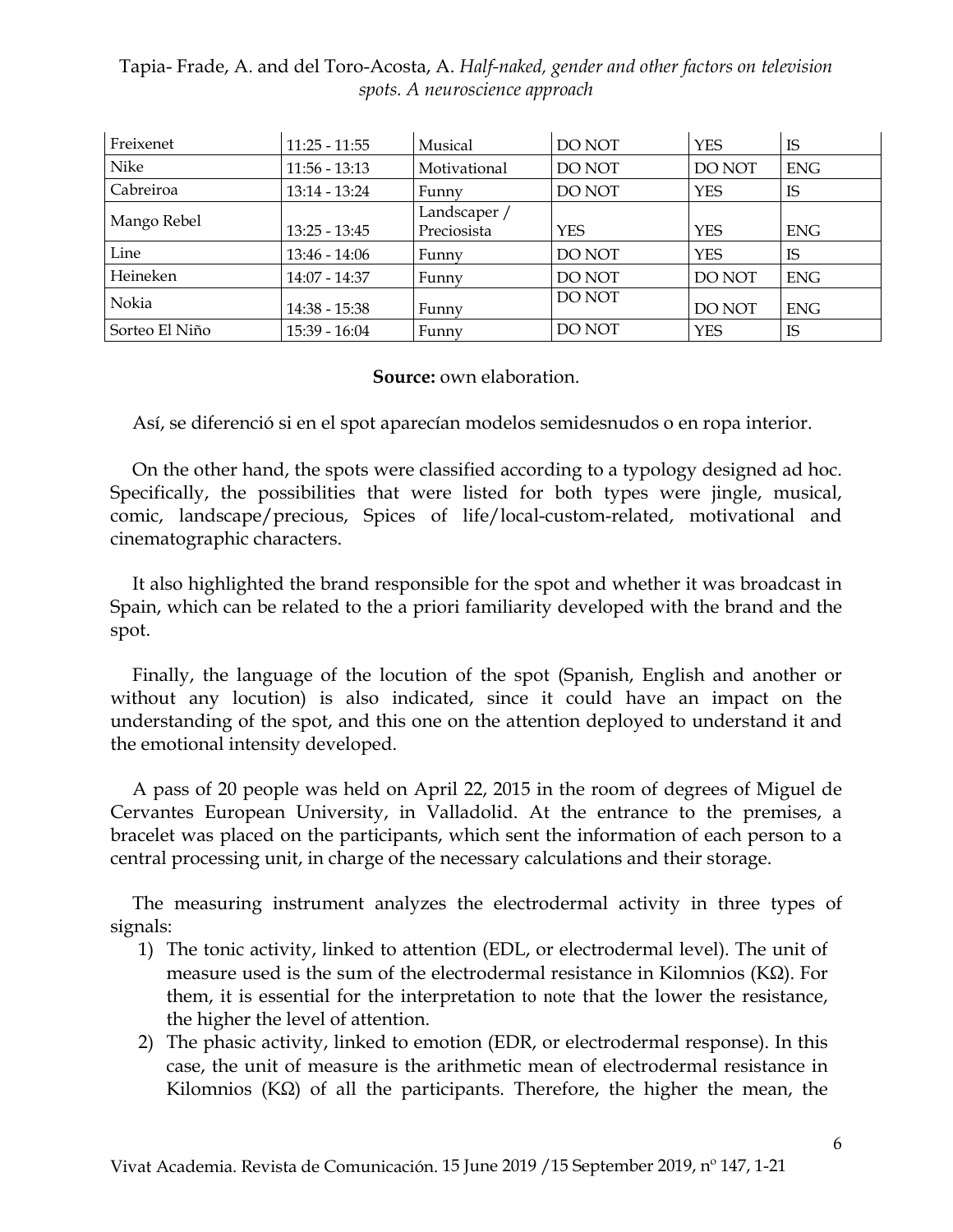greater the intensity of emotion. It is also noteworthy that the measurement instrument simply detects the presence of emotion, but not the type (positive or negative) of it (as an electroencephalography helmet could, for example).

3) A spontaneous, nonspecific, random and independent signal of each individual (NSA, or nonspecific activity). This signal, being nonspecific and subjective, is considered noise, so it was compensated by means of the global arithmetic mean in order to subsequently discriminate and disregard it.

This technology, named Sociograph, patent number 9902767, has been used with favorable results in previous cases such as Martínez Herrador, J. L. et al. (2008, 2012) and Aiger, M. et al. (2013), among others.

### **4. RESULTS**

Prior to analysis, it should be noted that the test was performed in response to a time series model with strong autocorrelation, representing the significant impact of the above values of attention (EDL) on the later ones. Emotion, due to its sudden nature, does not have this dependence.

#### **4.1. Attention**

The average level of attention for the whole sample is  $176.0634$  K $\Omega$  (244,7952 in the case of men and 152,5265 in the case of women), with a standard deviation of 20,4036 (being of 19,5325 in the case of men and 20,04831 in the case of women).

The kurtosis (-1, 108) and asymmetry (0.110) coefficient of Fisher for the whole sample suggests a platicuric distribution with slight asymmetry to the right or positive. In the case of men, we can also speak of a platicuric distribution (Coef, Curtosis: -0,822), less pronounced than in the case of women (-1,122), and more asymmetric to the right (Coef Asymmetry Men: 0,337) the latter (0.085), which have quasi-symmetry.

It should also be noted, before presenting the results in detail, that the level of attention is measured in terms of resistance, so that the greater the value of resistance, the lower the level of attention, and vice versa. In order to simplify the reading of the subsequent graph, the values have been inverted, so that the closer to zero the value, the higher the level of attention.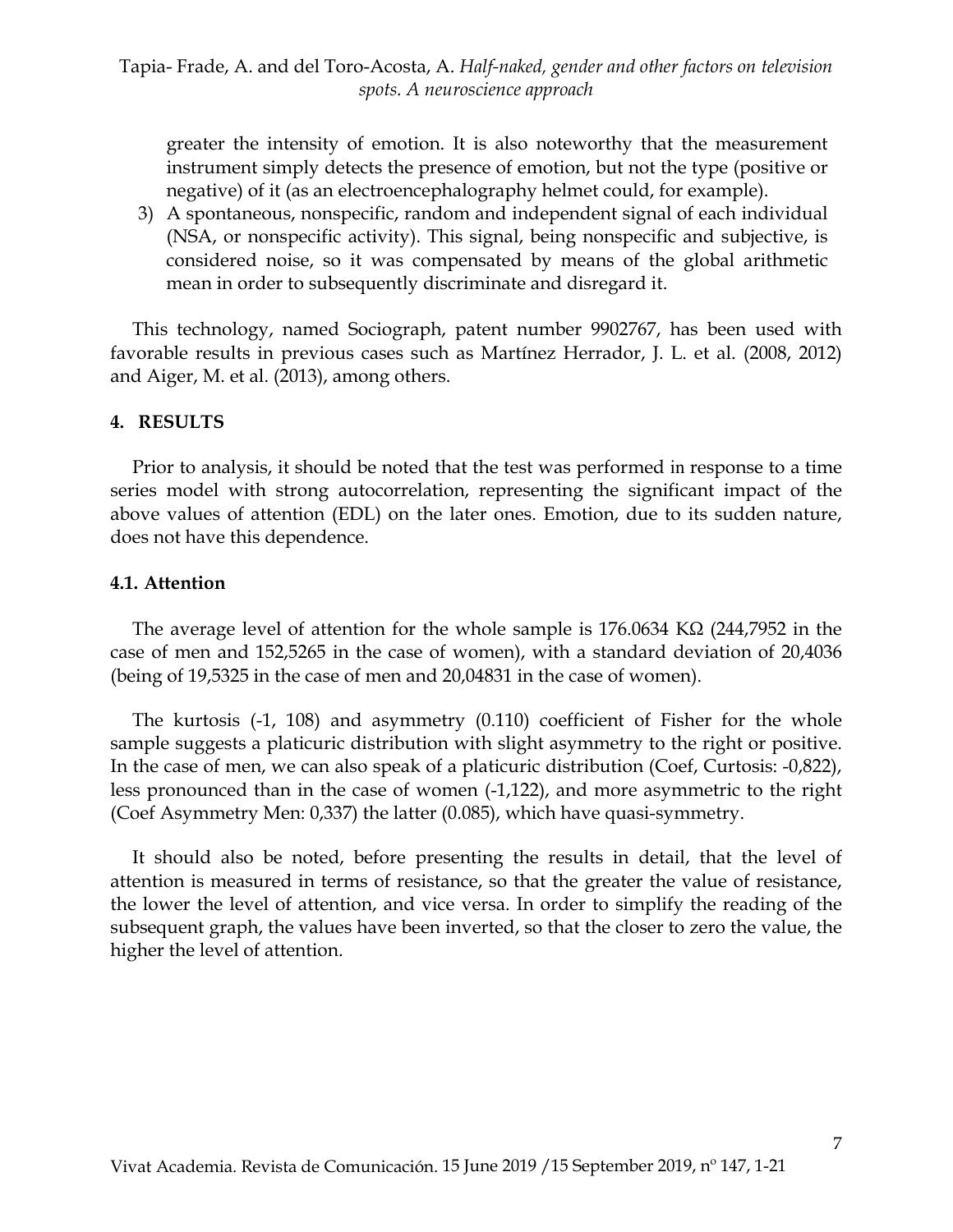

*Graph 1.* EDL (electrodermal level) of the broadcast according to sex. (-∑KΩ) **Source:** own elaboration.

Thus, a growing global structure with visible alterations, which will be the subject of further analysis, should be noted.

Although it should be noted that, when using the LDS, a model of time series with strong autocorrelation, the analysis of the attention curve (EDL) should be based on the estimation of the change rates of said variable, which can be seen in Graph 2. In this graph, increases in the level of EDL imply an increase in attention, and its decrease decreases. Therefore, the most notorious characteristic of the series is the growth or decrease of the curve and its intensity at the different moments of the broadcast.



*Graph 2.* Absolute Variation on inverted EDL of the broadcast by sex. (-KΩ). **Source:** own elaboration.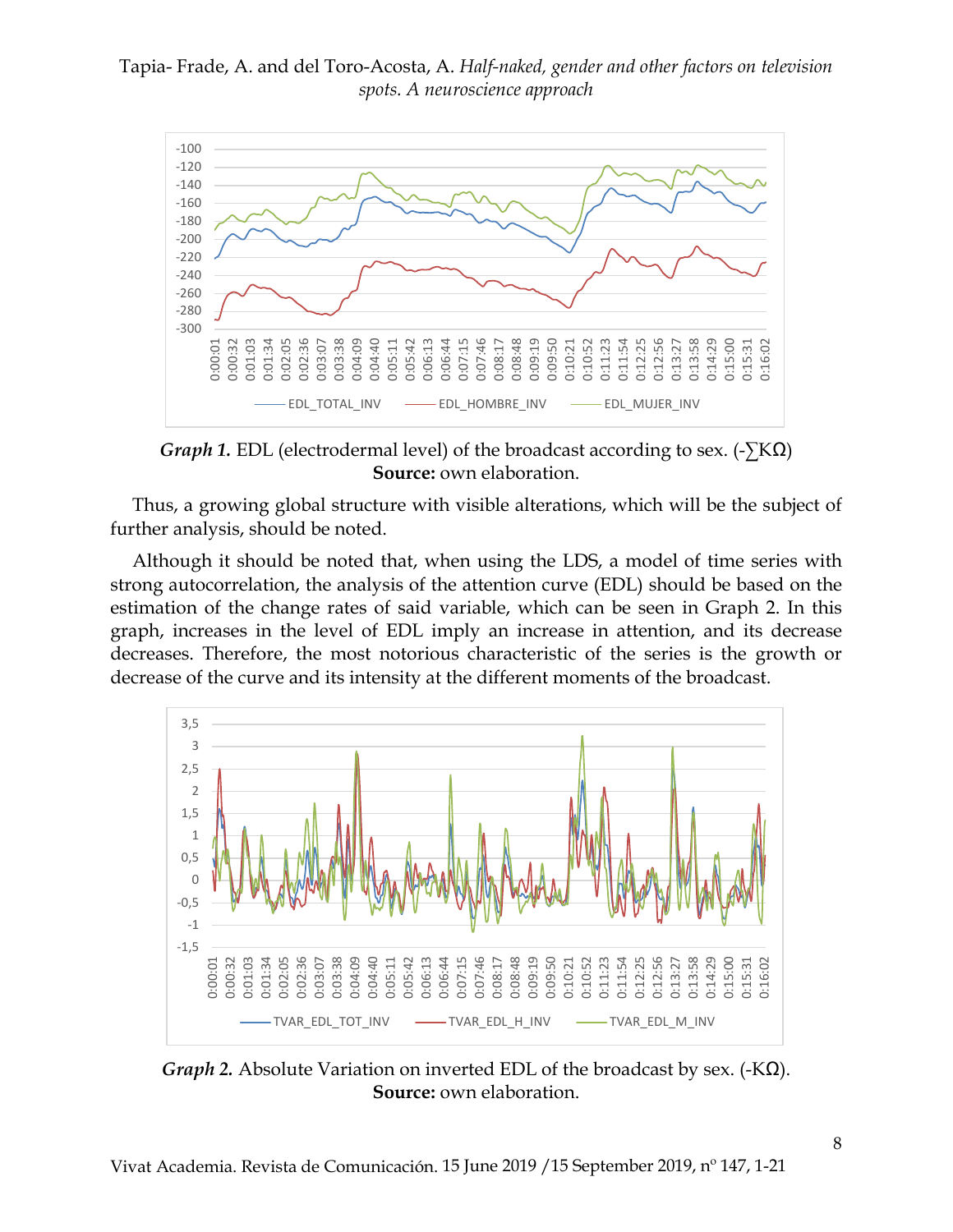Undoubtedly, points can be seen in which said rate of change undergoes remarkable alterations, these being the moments in which the attention is increased by a certain stimulus. The moments of greatest alteration are the following:

1) AMC Sprint. Women (00: 01-00: 09) - EDL Variation Rate (ΔKΩ): 6.986 -. It is the beginning of the spot. In visual, you can see some minioms sitting in the cinema, and a purple miniom appears, which eats a chair. In sound, an English voice-over signals "this is Dave, he really enjoys going to the movies, and he is always considered with..." The purple miniom screams.

2) AMC Sprint. Men (00: 09-00: 25) - Variation Rate EDL (ΔKΩ): 27,785 -. In visual, the purple miniom eats an arm of an armchair. Dave takes out the cell phone to turn it off, but the purple miniom eats it. Afterwards, the cell phone rings, Dave tightens the belly of the purple miniom and the phone turns off.

3) Greenpeace. Men and women (00: 53: 01: 04) - Variation Rate EDL (ΔKΩ): H  $(11,126)$  M  $(7,765)$  -. Initial moments of the spot. In visual, you can see long shots of Lego figures (two bears, some wolves, an Eskimo fishing and a group of ice hockey players, a gull.) In sound, an instrumental song begins, there is no voice.

4) El Corte Inglés. Women (02:40 - 02:51) - Variation Rate EDL (ΔKΩ): 12,227 -.Initial moments of the spot. In visual, a woman leaves a room. Long (more abundant) and medium shots of a woman dressed in different ways are appreciated. In sound, a door slam, and the beginning of a song.

5) Target.com. Men (03:38 - 03:48) - Variation Rate EDL (ΔKΩ): 12,357 -. In visual, Darth Vader is seen sitting on a chair. A door sounds and Heidi Klum appears, who sits next to him. Dath Vader looks at her. In sound, the only thing that stands out is that Dath Vader's breathing is accelerated by the presence of Heidi Klum.

6) Aurgi. Men and women (04:07 - 04:22) - Variation Rate EDL (ΔKΩ): H (26,690) M (26,859) -. In visual, on a green background, Rebecca is seen, dressed sensually, singing. The increment section reaches the end of the spot. In sound, a very shrill song sounds.

7) Aquarius. Women (06:53 - 07:01) - Variation Rate EDL (ΔKΩ): 14,093 -. In visual, you can see long shots of a woman, a vegetable greengrocery store, an elderly man sleeping while sitting, a wet woman, a man playing ping pong and some children running. In sound, a voice-over tells the life of a town.

8) Orange. Men (10:23 - 10:32) - Variation Rate EDL (ΔKΩ): 13,689 -. It is the conclusion of the spot. In visual, the phrase "life is full of choices. Have you made the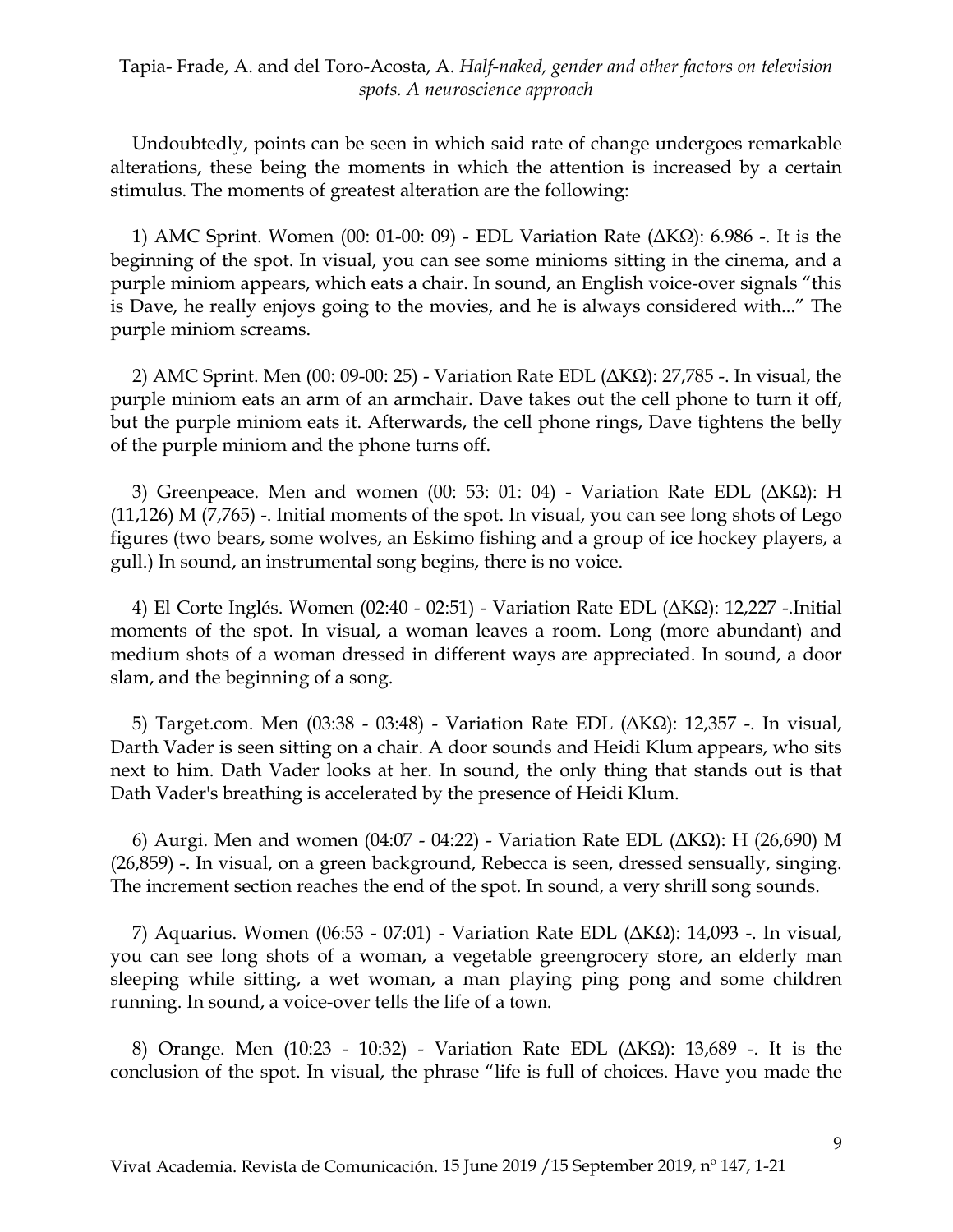right one?" can be seen on a black background. The spot ends with the logo of Orange. In sound, an instrumental song is noticed. There is no voice.

9) Victoria Secret. Men and Women (10.33 - 11.03) - Variation Rate EDL (ΔKΩ): H  $(20,811)$  M  $(46,261)$  -. Increased attention throughout the spot. In visual, up to 8 women can be seen in underwear alternating short and long shots. In sound, a sensual song is played.

10) Mercedes Benz. Men and women (11:08 - 11:24) - Variation Rate EDL (ΔKΩ): H  $(11,189)$  M  $(17,781)$  -. In visual, a boy and a girl are seen sitting on a sofa and talking. In sound, their conversation is the protagonist. In the case of women, they are the initial moments of the spot. In the case of men, the increase in attention occurs towards the middle of it.

11) Freixenet. Men (11:25 - 11:34) - Variation Rate EDL (ΔKΩ): 14,914 -. It is the beginning of the spot. In visual, a group of women dressed in gold dance to the sound of a song. In sound, the song, by Bisbal, has an intense rhythm.

12) Cabreiroa. Men and women (13:20 - 13:24) - Variation Rate EDL (ΔKΩ): H (6,877) M (12,016) -. It is the closing of the spot. In visual, you can see the front of a bicycle with a bottle of the brand. In sound, a female voice-over says "Cabreiroa, balanced water for people who do not stop."

13) Handle. Men and women (13:25 - 13:34) - Variation Rate EDL (ΔKΩ): H (14,719) M (8,908) -.Start of the spot. In visual, short planes of the face of a black and white model can be seen. Only in the case of men, the model takes off his shirt. In sound, the spot starts with a very strident song

14) Line. Men and women (13:54 - 14:03) - Variation Rate EDL (ΔKΩ): H (9,540) M (9,457) -. In visual, you can see a man with a phone and a panic face. Long shots of the man lying on the ground alternate with short shots of him and another man. In sound, a part starts with a battery.

15) Sorteo "El Niño". Men (15:47 - 15:57) - Variation Rate EDL (ΔKΩ): 13,414 -. In visual, you can see an elderly couple sitting on a sofa. In sound, the old man tells how heavy it has been for them to put up with the whole family during Christmas.

After analyzing the EDL increment sections, we can point out that they are more frequent in the initial and final sections of the spots in the case of women (6 out of 9 occasions), but not in the case of men (5 out of 11 cases). In sound terms, a common pattern of initiation of the sections with a change of sound record relevant to the previous moments seems to be noticed, which can be seen with greater clarity in the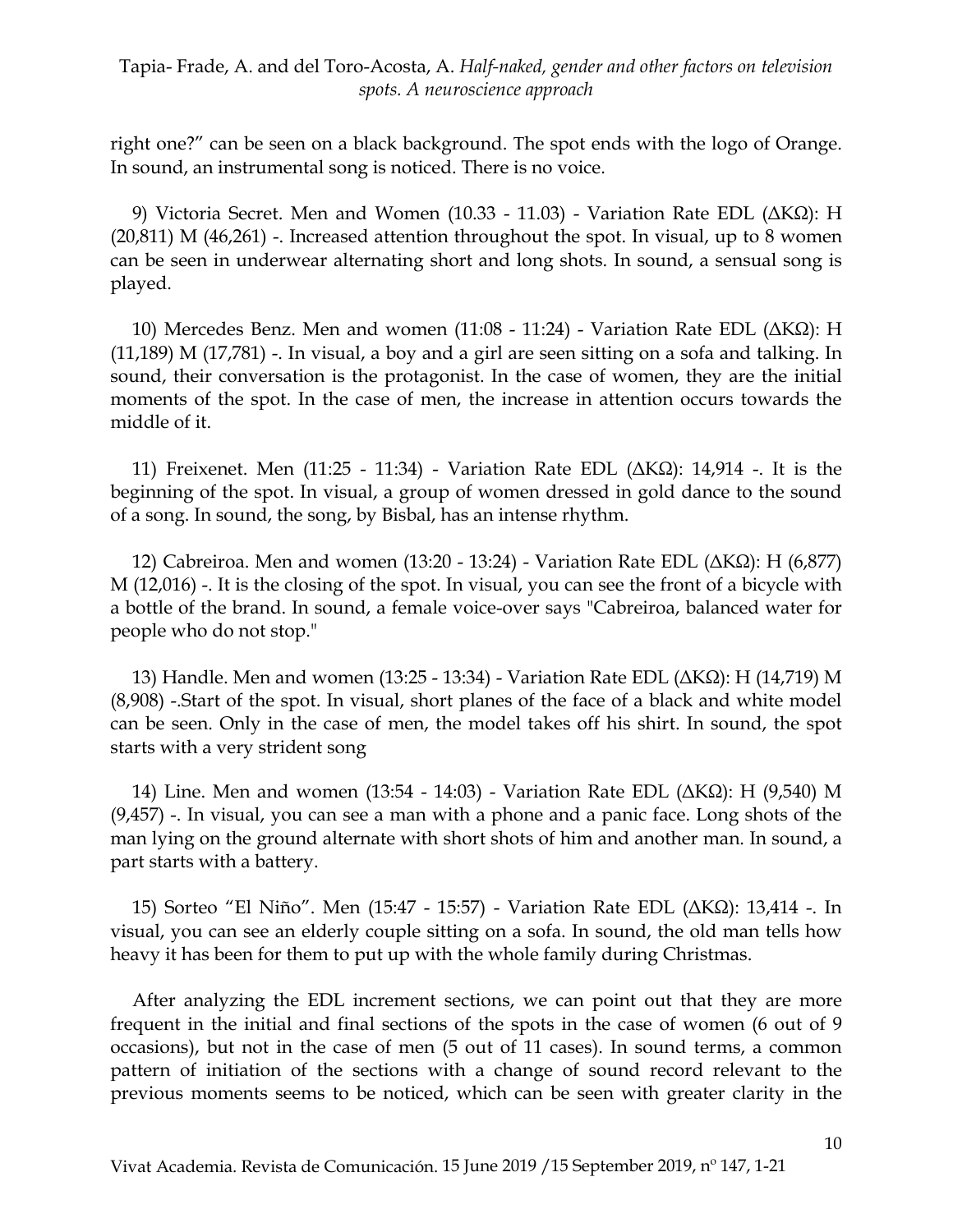case of women (this circumstance occurs 7 times compared to 2). that do not occur, although in one a song persists with a very high rhythm) than in men (it occurs in 8 occasions compared to 4 in which it does not occur, although in 2 these occur in the context of a very-high-rhythm song).

On the other hand, it should be noted that 5 of the 8 spots that show semi-nude models or models in underwear show significant attentional alterations, as compared to 9 of the 16 that do not have this characteristic.

Regardless of the moments when the attention is suddenly increased, it is worth noting which spots have a general balance of positive EDL (which is why they attract attention) and which ones a negative balance (which is why they are spots that distract or disperse attention).

The results can be seen in the following table.

| Spot                               | Total       | Mens         | Women        |
|------------------------------------|-------------|--------------|--------------|
| <b>AMC SPRINT</b>                  | 21,714      | 26,76975     | 10,178875    |
| Andes.- El imbancable              | $-13,776$   | $-10,3285$   | $-15,323$    |
| Aquarius.- El pueblo               | $-6,923875$ | $-14,368375$ | 4,50625      |
| Aurgi                              | 25,704      | 25,610375    | 26,599125    |
| Batman Arkham Knight               | 5,72775     | 9,8875       | -7,553875    |
| Cabreiroa                          | 8,225       | 6,209875     | 8,974875     |
| Coca Cola.- Can't beat the feeling | $-8,159375$ | $-6,89675$   | $-6,307875$  |
| Dolce Gabana.- The One             | $-1,371125$ | 4,4415       | $-8,8235$    |
| El Corte Inglés.- Primavera        | 5,394375    | $-9,121875$  | 23,428125    |
| Freixenet                          | $-1,232875$ | 4,543875     | $-7,70175$   |
| GreenPeace.- Lego is Awesome       | $-7,5215$   | $-11,51325$  | $-0,4865$    |
| Guitar Hero.- Heidi Klum           | $-4,0495$   | $-1,176875$  | $-6,92125$   |
| Heineken.- Jenifer Aniston         | $-11,8685$  | $-11,641$    | $-9,52175$   |
| Limon & Nada                       | $-6,78825$  | $-5,032125$  | $-7,63875$   |
| Line                               | 10,6785     | 11,197375    | 6,908125     |
| Mango.- Rebel hero                 | 13,4785     | 16,158625    | 7,65625      |
| Mercedes Benz                      | 15,3615     | 12,368125    | 19,446875    |
| Nike                               | $-18,07925$ | -21,039375   | -14,440125   |
| Nokia Lumia                        | $-22,39475$ | $-19,201$    | $-15,906625$ |
| Opticalia                          | $-5,67$     | $-7,1505$    | $-3,836$     |
| Orange.- Wedding                   | $-1,32125$  | 3,660125     | $-7,9065$    |
| Sorteo Niño 2014                   | 11,930625   | 14,368375    | 6,057625     |
| Target.com                         | 15,4        | 22,73425     | 2,261        |
| Victoria Secret                    | 38,41425    | 23,818375    | 49,177625    |

*Table* 2. Balance in EDL variation rate (ΣΚΩ).

**Source:** own elaboration.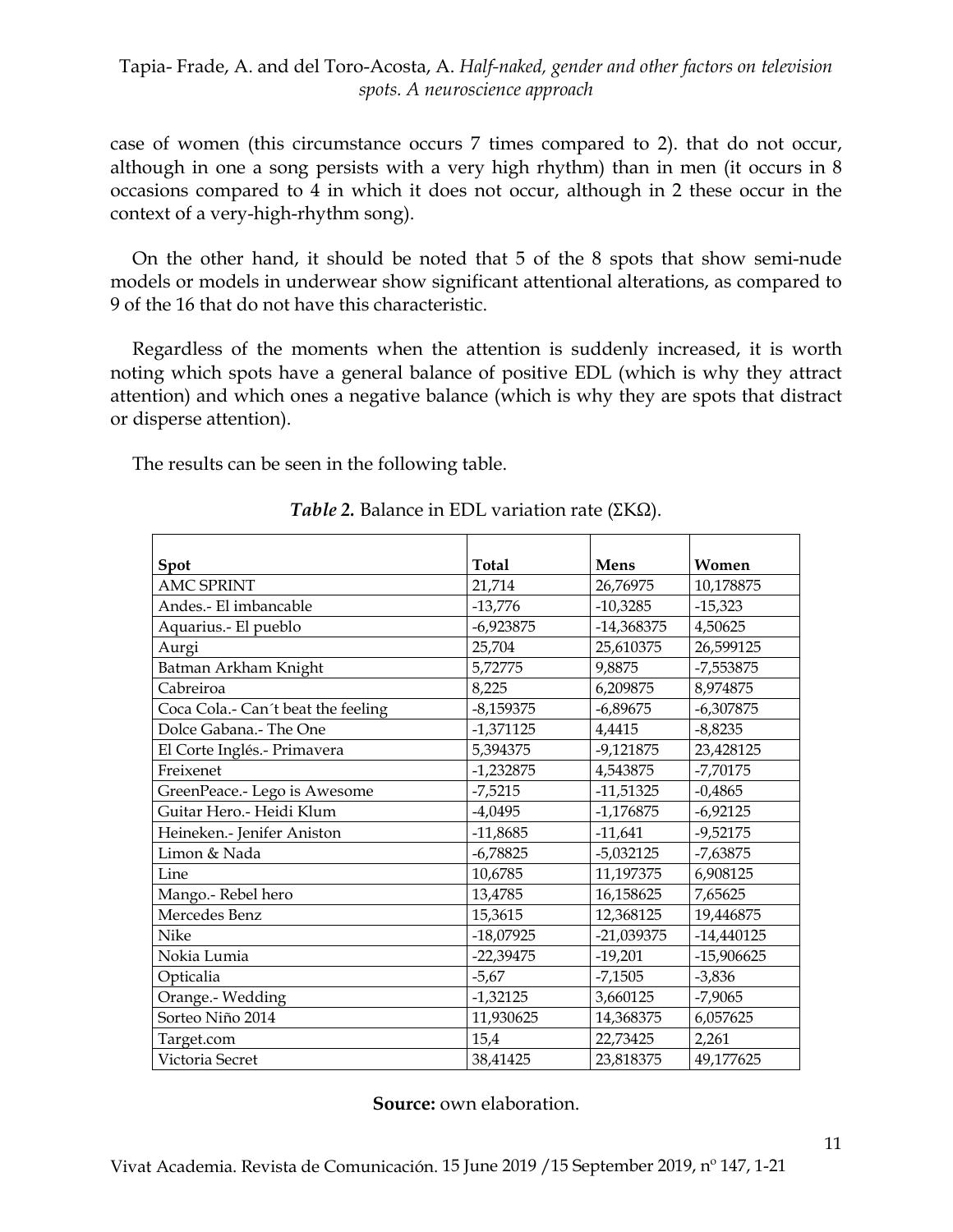Thus, in the case of women, the performance of the Victoria Secret spot excels, and later those of Aurgi, El Corte Inglés and Mercedes Benz. It should be noted that 3 of the 4 have naked models or models in underwear. On the opposite side, the spots that got the worst response were those of Nokia Lumia, Cerveza Andes and Nike, none of them being sensual.

In the case of men, on the positive side, the scores of AMC Sprint, Aurgi, Victoria Secret and Target.com stand out-in this case, 3 of the 4 have half-naked models. Similarly, those who got the worst response were Nike, Aquarius and Andes - it is also noteworthy that, as in the case of women, none contains such models.

The typology of the spots that stand out both positively and negatively is varied in both sexes, which does not allow us to suggest an attentional trend towards any specific typology.

In any case, comparison tests (ANOVA of a factor) were carried out to verify this trend. The results obtained indicate the non-existence of a typology statistically superior to the rest for the three studied groups (men, women and all cases).

On the contrary, it was possible to contrast (using the same method indicated above) that the average change rate in attention developed by the spots in Spanish was significantly higher than those broadcast in English or without locution in the case of women and in the group of all cases ( $p = 0.000$  and 0.001 respectively).

In the case of men ( $p = 0.009$ ), no significant differences were found in the spots broadcast in Spanish and English, but both in relation to the spots without locution.

Regarding the spots broadcast and not broadcast in Spain, it should be noted that significant mean EDL differences (by means of a T test) could be contrasted in favor of the spots broadcast in Spain in all the studied cases ( $p = 0.000$ , 0.011 and 0.000 for all cases, men and women respectively).

In the case of spots with semi-nude actors or actors in underwear, the comparison tests carried out indicate that the average change rate in attention (or, what is the same, the average increases in attention paid to the spot) is significantly higher in the spots with half-naked models or models in underwear in all the analyzed cases (men, women and all, T-test of difference of means with  $p = 0.000$ , 0.006 and 0.000).

#### **4.2. Emotion**

The average level of EDR presented by the series is  $0.1803163$  K $\Omega$  in the case of men and 0.2040547 in the case of women. The standard deviations are respectively 0.23505 for men and 0.29650 for women, which suggests greater dispersion in the case of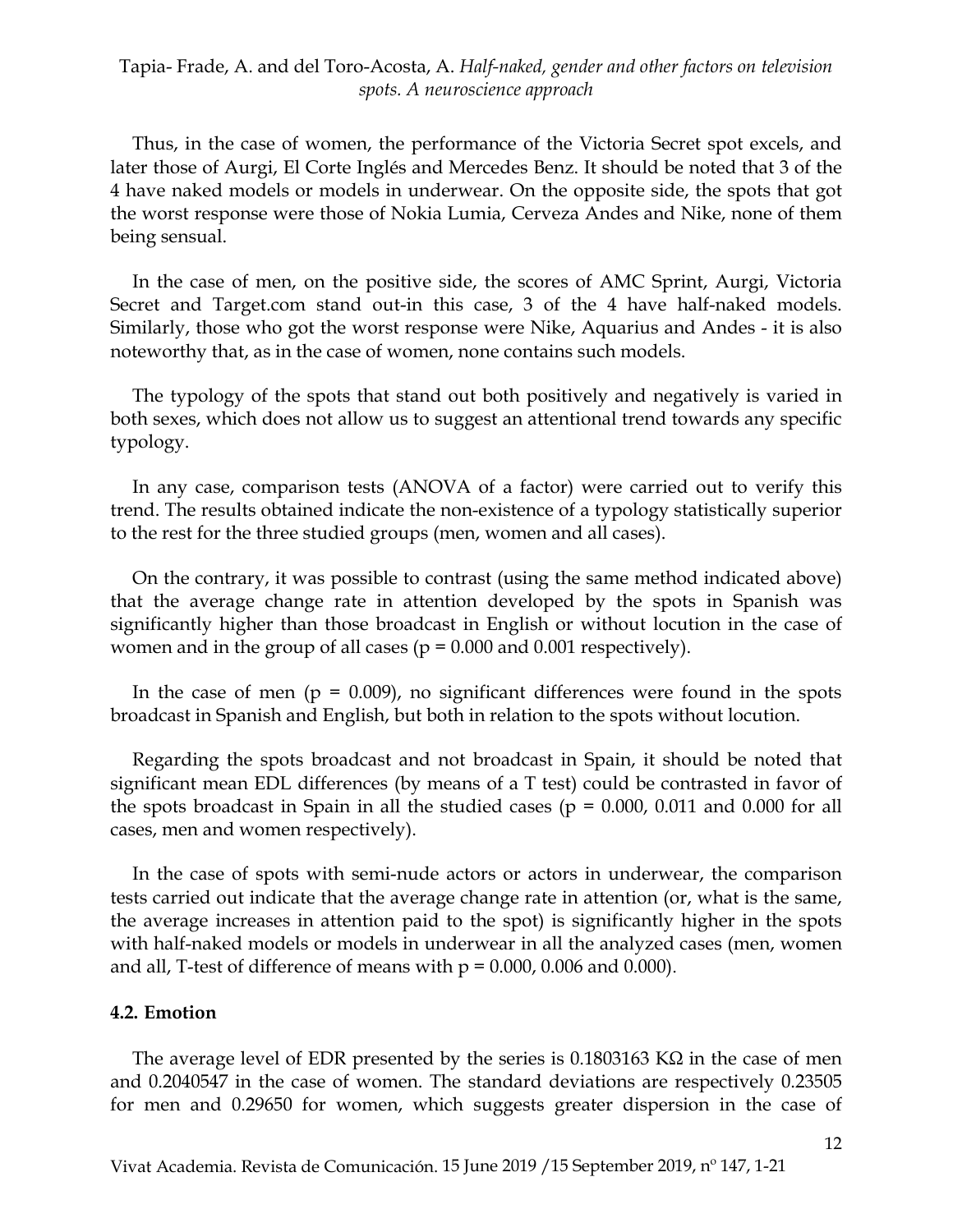women. The pointing coefficients for men (17,465) and women (23,283) suggest the presence of leptocurtic form in both distributions (more pronounced in the case of women) and the asymmetry coefficients (3,453 and 4,008 respectively) indicate an asymmetric distribution to the right.

So, we must conclude that there is similar intensity in terms of emotion (EDR) throughout the broadcast in men and women, which does not imply that the stimuli that initiate the process of emotional stimulation are the same, as we will see later.

Therefore, the analysis of the level of EDR in the subsequent time series shows sudden changes in the resistivity of the skin that are related to reactions to specific stimuli, different in men and women, as can be seen in Figure 3, which is shown below.



*Graph 3.* EDR (electrodermal response) of the broadcast according to sex (KΩ). **Source:** own elaboration.

Thus, sudden changes of EDR record for men can be seen in the moments 4: 09 to 4:11 (very intense), 00:06 a 00:09, 10:22 to 10:24 and 11:21 to 11: 22 (of less intensity).

In the case of women, it is worth mentioning very relevant changes in the moments 4:06 to 4:07, 6:52 to 6:54 and 13:19 to 13:21. In addition, although of minor importance, it is also necessary to point out moments of change in 2:55 to 2:57, 10:29 to 10:30, 10:37 to 10:44 and 15:59 to 16:01.

The sound and visual stimuli that initiate these changes are described in the following table.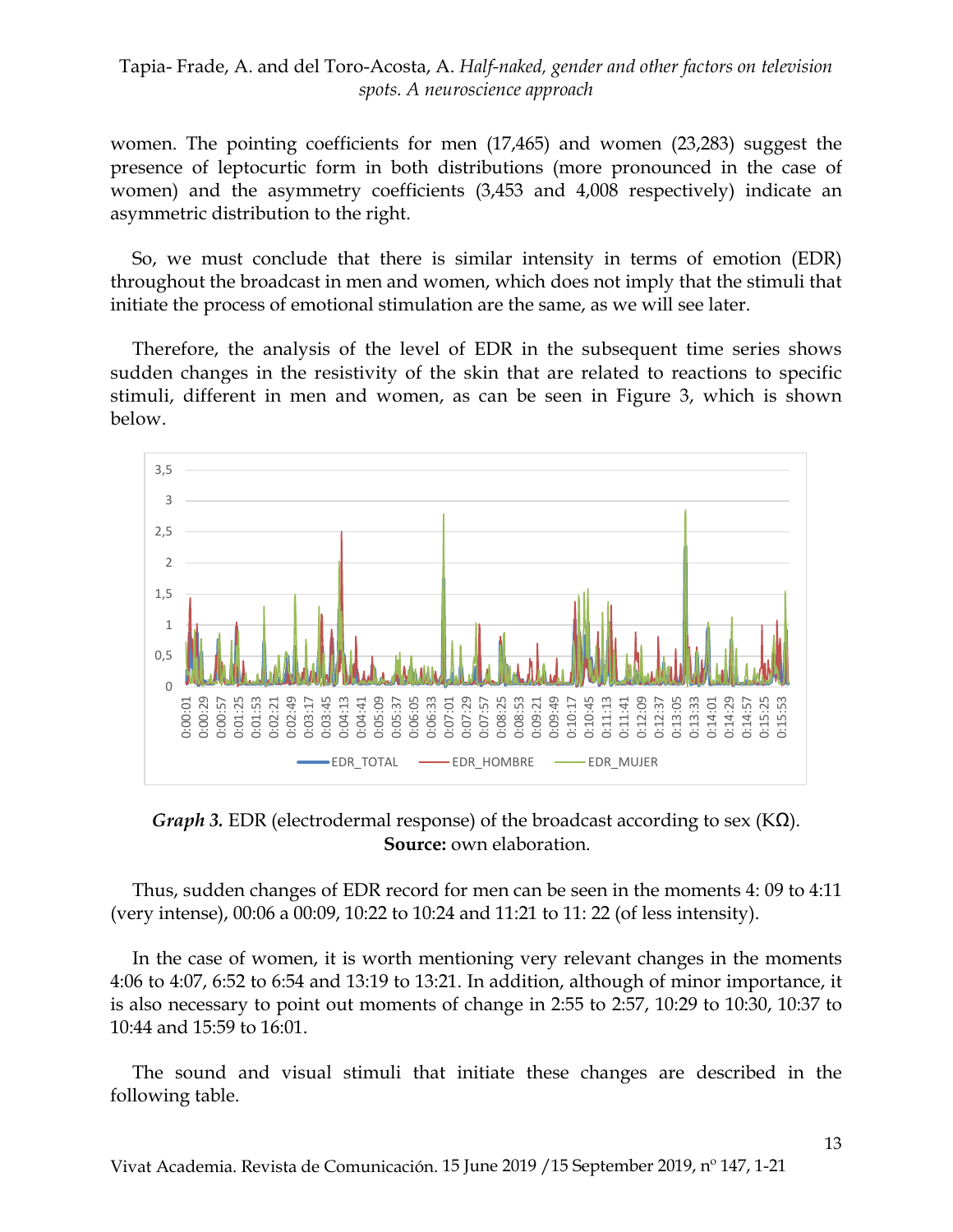| Min/Sec            | EDR (ΚΩ)      | Situation                                                           |  |  |
|--------------------|---------------|---------------------------------------------------------------------|--|--|
| $00:06$ to $00:09$ |               | Spot of AMC Sprint. A purple miniom screams and eats in the arm     |  |  |
| a. m.              | Men (4.41)    | of a cinema chair.                                                  |  |  |
|                    |               | Spot of the Corte Inglés. Long shot of a model, the music starts an |  |  |
| 02:55 to 02:57     | Women (3,843) | increase in tone.                                                   |  |  |
|                    | Women (3,581) | Spot of Aurgi. Rebecca sings the jingle. The song is of the Disco   |  |  |
| 04:06 to 04:11     | Men (5,428)   | type.                                                               |  |  |
|                    |               | Spot of Aquarius. A voice-over speaks of life in a town. In visual  |  |  |
|                    |               | alternates a plane of a man playing ping pong, a wet woman and a    |  |  |
| 06:52 to 06:54     | Women (5,656) | stork carrying a child                                              |  |  |
|                    |               | Spot of Orange. Ends the Spot. Fade to black with the phrase "life  |  |  |
| 10:22 to 10:24     | Men (3,416)   | if full of choices" overprinted.                                    |  |  |
|                    |               | Spot of Orange. End of the spot. On a black background, the         |  |  |
| 10:29 to 10:30     | Women (2,842) | overprinted mark can be seen.                                       |  |  |
|                    |               | Spot of Victoria Secret. Two black fades alternate with "From       |  |  |
|                    |               | Stockholm to Singapore" and "everyone knows" with short and         |  |  |
| 10:37 to 10:44     | Women (8,066) | long shots of 3 models in underwear. It sounds a sensual song.      |  |  |
|                    |               | Spot of Mercedes Benz. Final. In sound, a change of relevant record |  |  |
|                    |               | is observed. In visual you can see a fade to black with the word    |  |  |
| 11:21 to 11:22     | Men (2,141)   | "algoestapasandoenmercedes.com".                                    |  |  |
|                    |               | Spot of Cabreiroa. End of the spot. A voice over says "Cabreiroa.   |  |  |
|                    |               | Balanced water for people who do not stop. "In visual you can see   |  |  |
|                    |               | the front of a bicycle, a bottle of Cabreiroa and in the background |  |  |
| 13:19 to 13:21     | Women (6,707) | the sea.                                                            |  |  |
|                    |               | Spot of Lotería del Sorteo del niño. End of the spot. Music begins  |  |  |
|                    |               | to sound and a male voice-over says "This year, special prize of 40 |  |  |
|                    |               | million children's raffle." In visual, two elderly people are seen  |  |  |
| 15:59 to 16:01     | Women (6,671) | sitting on a sofa.                                                  |  |  |

*Table 3.* Changes in EDR (KΩ) and description of the stimulus.

# **Source:** own elaboration.

In effect, a common pattern of sound change can be suggested in the stimuli described in the table (it occurs in 6 of the 9 cases). They also usually occur in visual changes, such as the initial or final moments of the spots.

An objective relationship between EDL change rates and EDR peaks could be contrasted for all the studied cases (total, men and women), in all cases,  $P = 0.000$ , and Pearson Corns, 0.380, 0.305 and 0.285. respectively). That is to say, it can be affirmed that, when an emotional increase occurs, there also tends to be an attentional increase, and vice versa.

In addition, 9 of the 10 emotional peaks occur in increments of attention. Therefore, it should be noted that there is a pattern of joint change between attention and emotion.

Another issue is the average emotion generated by each spot, which is shown in Table 4.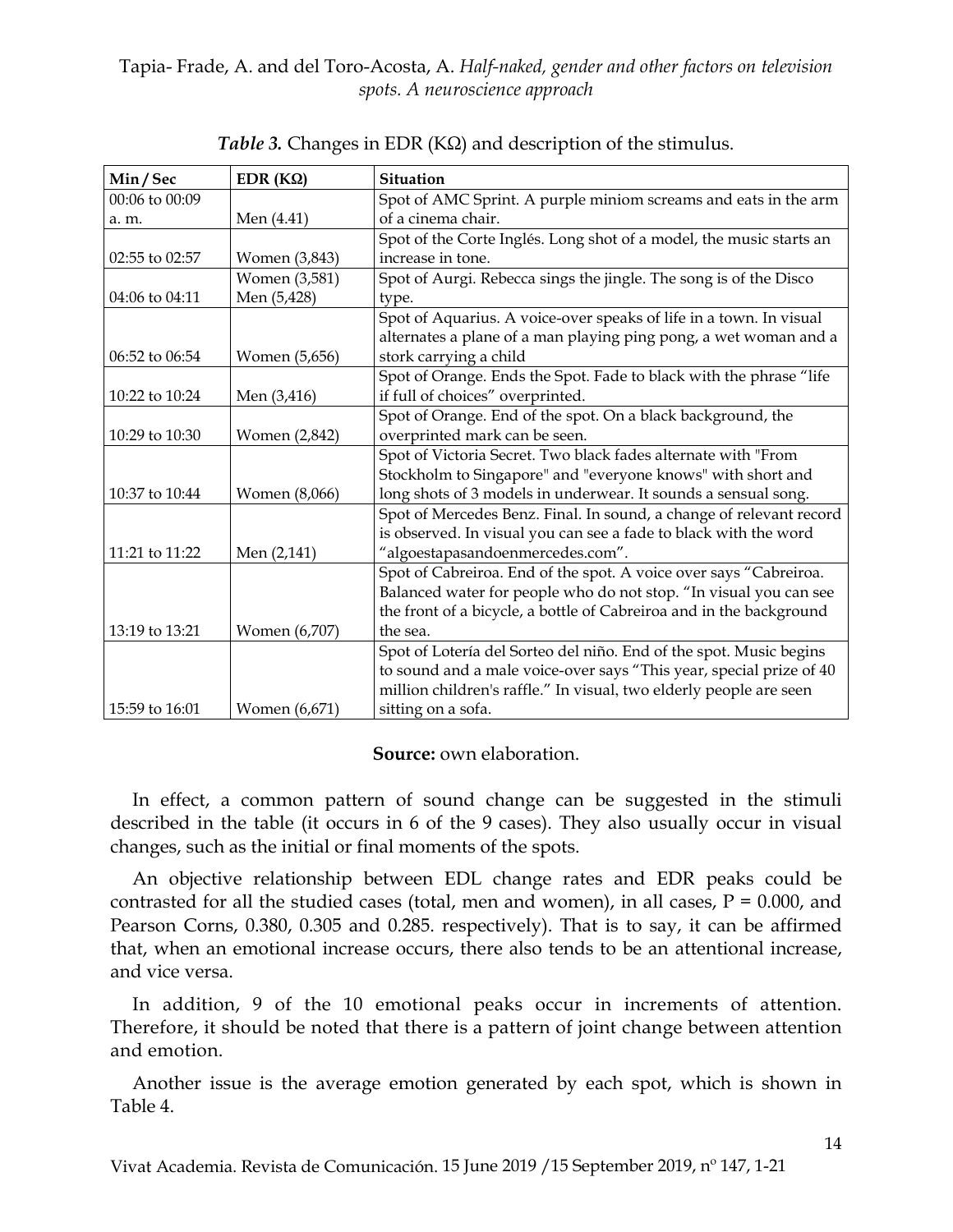| Spot                               |           | <b>EDR</b> Man | <b>EDR Woman</b> |
|------------------------------------|-----------|----------------|------------------|
|                                    | Half      | 0,2624         | 0.1949           |
| <b>AMC SPRINT</b>                  | Desv. typ | 0.3500         | 0.2205           |
|                                    | Half      | 0,1116         | 0.1297           |
| Andes.- The imbancable             | Desv. typ | 0,0842         | 0,1140           |
|                                    | Half      | 0,0986         | 0,2250           |
| Aquarius.- The town                | Desv. typ | 0.1065         | 0.4323           |
|                                    | Half      | 0.4884         | 0.4912           |
| Aurgi                              | Desv. typ | 0.6213         | 0,5492           |
|                                    | Half      | 0.1760         | 0,1244           |
| Batman Arkham Knight               | Desv. typ | 0,1769         | 0,1146           |
| Cabreiroa                          | Half      | 0,5107         | 0.7237           |
|                                    | Desv. typ | 0,5156         | 1.0811           |
|                                    | Half      | 0.1437         | 0,1343           |
| Coca Cola.- Can't beat the feeling | Desv. typ | 0,1318         | 0,1641           |
|                                    | Half      | 0,1214         | 0.124            |
| Dolce Gabana.- The One             | Desv. typ | 0.0806         | 0,1170           |
|                                    | Half      | 0.1208         | 0,2635           |
| El Corte Inglés.- Spring           | Desv. typ | 0,0842         | 0.3106           |
|                                    | Half      | 0,1433         | 0.155            |
| Freixenet                          | Desv. typ | 0.1804         | 0,1616           |
|                                    | Half      | 0,1353         | 0,1846           |
| GreenPeace.- Lego is Awesome       | Desv. typ | 0.1570         | 0,2326           |
|                                    | Half      | 0.1468         | 0,1670           |
| Guitar Hero.- Heidi Klum           | Desv. typ | 0.2175         | 0,1993           |
|                                    | Half      | 0.1301         | 0,1922           |
| Heineken.- Jenifer Aniston         | Desv. typ | 0,1558         | 0,2553           |
| Limon & Nada                       | Half      | 0,1787         | 0,1928           |
|                                    | Desv. typ | 0,2672         | 0.2203           |
| Line                               | Half      | 0,2522         | 0,2555           |
|                                    | Desv. typ | 0,2336         | 0,2797           |
| Handle.- REBEL HERO                | Half      | 0.1964         | 0.1825           |
|                                    | Desv. typ | 0,1883         | 0,1879           |
| Mercedes Benz                      | Half      | 0.3296         | 0.4180           |
|                                    | Desy. typ | 0.3347         | 0.4095           |
| Nike                               | Half      | 0,1666         | 0,1353           |
|                                    | Desv. typ | 0,1843         | 0,1233           |
| Nokia Lumia                        | Half      | 0,1337         | 0,1296           |
|                                    | Desv. typ | 0,1530         | 0.1209           |
| Opticalia                          | Half      | 0,0935         | 0.1031           |
|                                    | Desv. typ | 0,0488         | 0.1019           |
| Orange.- Wedding                   | Half      | 0,2245         | 0,1898           |
|                                    | Desv. typ | 0.3190         | 0.3153           |
| Sorteo Niño 2014                   | Half      | 0.3760         | 0.3532           |
|                                    | Desv. typ | 0.3072         | 0.3914           |

# *Table 4.* Average EDR (KΩ) per spot and sex.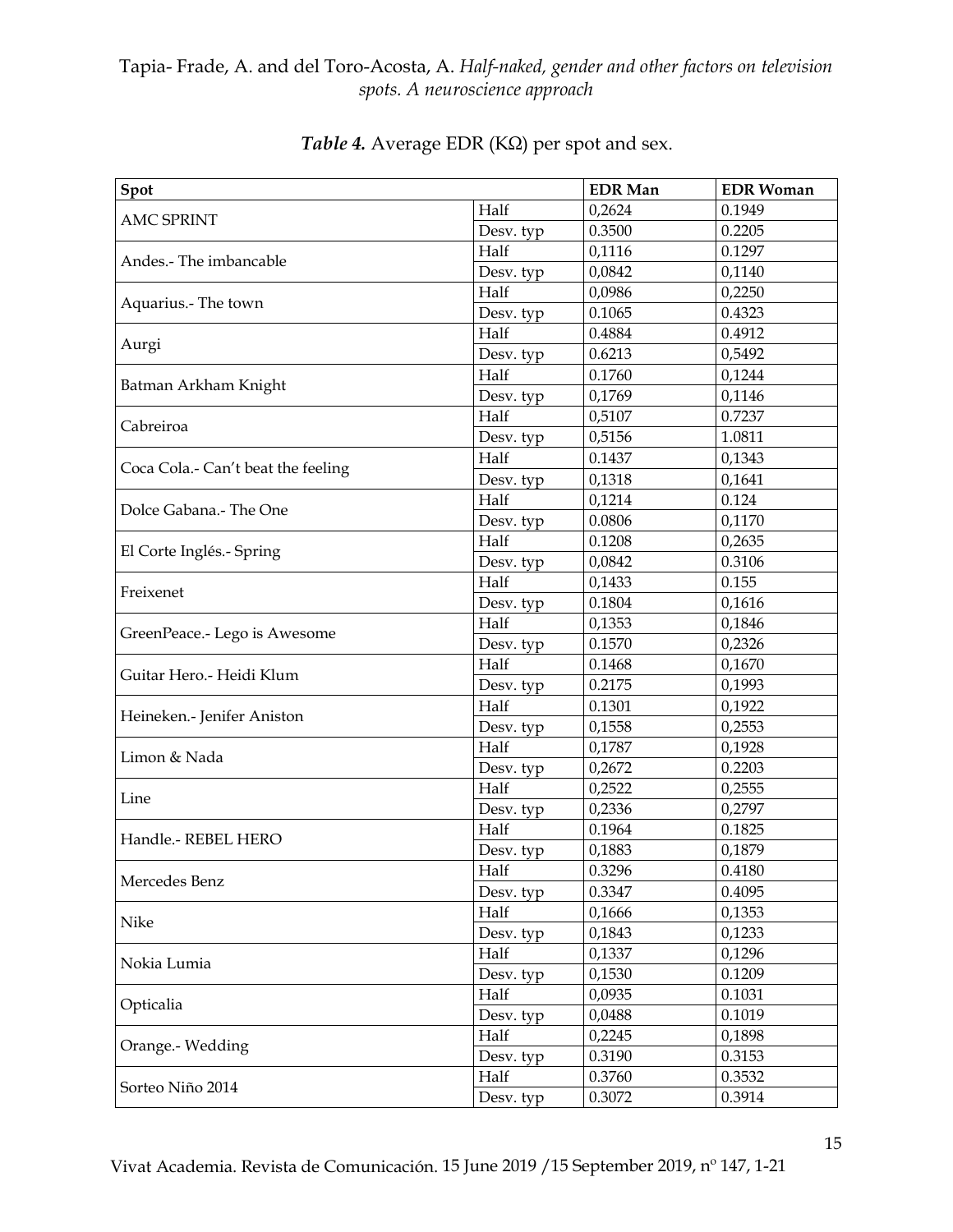| Tapia- Frade, A. and del Toro-Acosta, A. Half-naked, gender and other factors on television |  |
|---------------------------------------------------------------------------------------------|--|
| spots. A neuroscience approach                                                              |  |

| Target.com      | Half      | 0.3009 | 0.2158 |
|-----------------|-----------|--------|--------|
|                 | Desy, typ | 0.3373 | 0,2864 |
| Victoria Secret | Half      | 0.2650 | 0.4591 |
|                 | Desy, typ | 0.2023 | 0.4361 |

#### **Source:** own elaboration.

Thus, in the case of men, the performance of Aurgi, Cabreiroa, Mercedes Benz and National Lottery El Niño stand out. In the case of women, the Aurgi, Cabreiroa, Mercedes Benz and Victoria Secret spots stand out. On the opposite side, the spots of Opticalia, Aquarius, Andes, Dolce Gavana and El Corte Inglés stand out negatively for men. Outstanding is the fact that three of the five cases refer to fashion products. In the case of women, the spots of Opticalia, Andes, Batman Arkham Knight, Dolce Gavana and Nokia Lumia stand out negatively.

The typology of the remarkable spots, both positively and negatively, is varied in both sexes, which does not allow us to suggest an emotional tendency towards any specific typology.

However, comparison tests (ANOVA of one factor) were carried out to corroborate this trend. The results obtained indicate the non-existence of a typology statistically superior to the rest for the three studied groups (men, women and all cases).

Neither can anything be affirmed in relation to the presence of semi-nude models or models in underwear (in fact, the contrast tests carried out do not establish significant differences in the average amount of EDR with respect to this quality of the spots).

On the contrary, if it was possible to contrast (also using ANOVAS of a factor) that the average amount of emotion developed by the spots in Spanish was significantly higher than those broadcast in English or without locution in the case of women and in the group of all the cases ( $p = 0.000$ ). This difference was not significant in the case of men ( $p = 0.060$ ).

Finally, as in the previous case, significant mean differences in EDR (by a t - test) could be contrasted in favor of spots broadcast in Spain in cases of women and all cases  $(p = 0.003$  and 0.030 respectively). This difference, as in the previous case, was not significant in the case of men ( $p = 0.338$ ).

#### **5. DISCUSSION**

Attentional activation occurs to a greater extent at the beginning and end of the spot, although it is more clearly seen in the case of women. Likewise, it may suggest a common pattern of attentional activation when a relevant sound record rupture occurs.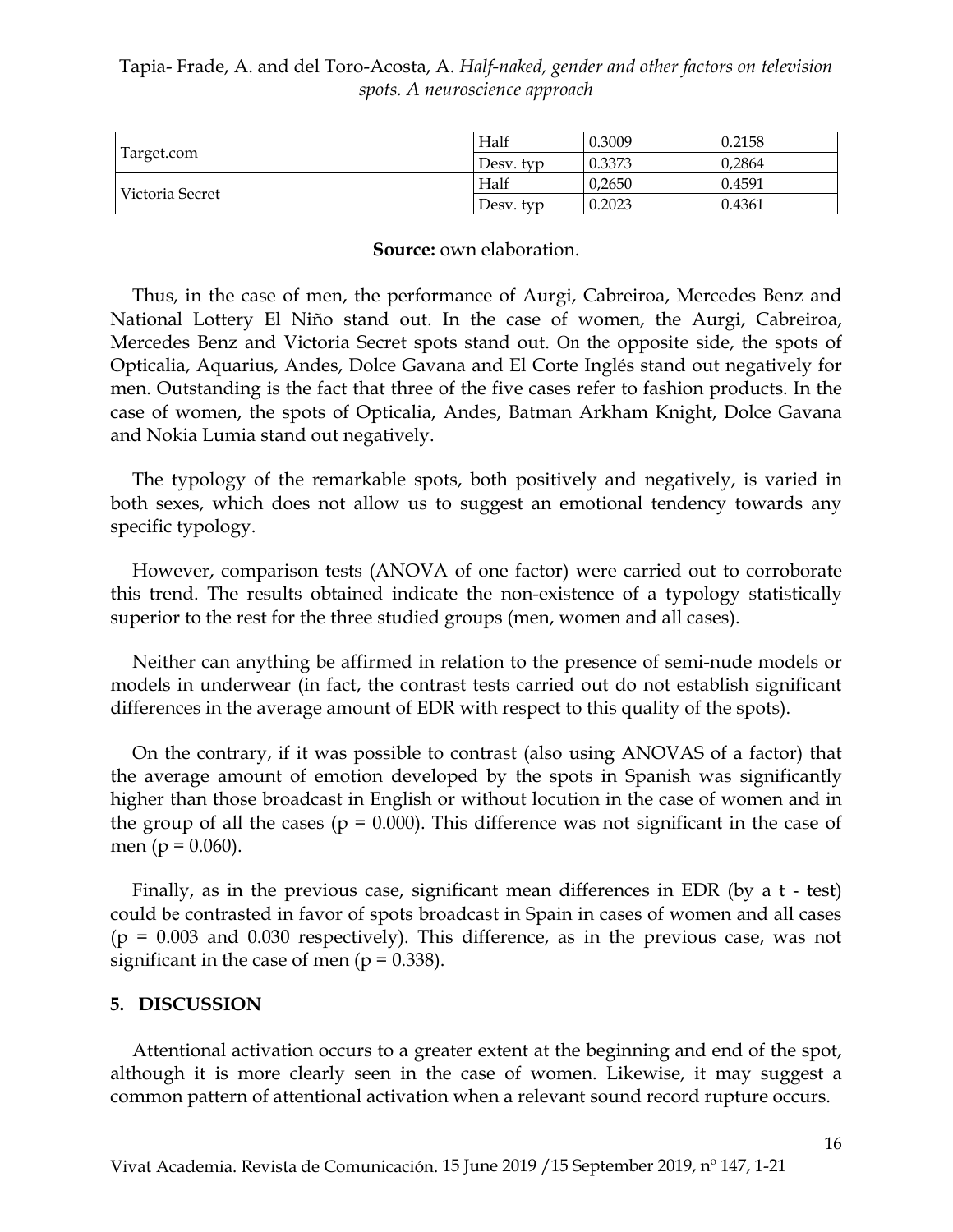The typology of the spots that stand out in attention, both positively and negatively, is varied in both sexes, which does not allow us to suggest an attentional trend towards any specific typology. That is, there is no typology that is significantly superior to the rest, neither in men nor in women.

However, in all cases (men, women and all), it was possible to relate higher average increases in attention paid to spots with semi-nude models or models in underwear.

Likewise, it could also be contrasted that the average exchange rate in attention developed by the spots in Spanish was significantly higher than those broadcast in English or without locution in the case of women and in the group of all cases. In the case of men, no significant differences were found in the spot broadcast in Spanish and English, but both in terms of the spots without locution.

Regarding the spots broadcast and not broadcast in Spain, it should be noted that significant average EDL differences could be contrasted in favor of the spots broadcast in Spain in all the studied cases. Therefore, we can rule out that familiarity is a factor against attention (contrary to fact).

In relation to patterns of emotional activation, it should be noted first that an objective relationship between EDL change rates and EDR peaks could be contrasted for all the studied cases. That is to say, it can be affirmed that the activation of emotional response tends to occur in a context of attentional activation.

As with the EDL, no significant differences were found in any type of spot with respect to the others in any of the studied groups (men and women), but it was possible to contrast significant differences in the language of the spot and if it was broadcast in Spain, although only in the case of women. In other words, familiarity with the spot and that it is recorded in Spanish supposes for women two favorable factors for the generation of emotional content.

The most important limitation of this piece of research is to consider the limited size of the studied sample, 20 people. However, recent studies indicate that the sample chosen for a study of these characteristics is correct and the results reliable (Karmarkar, 2015, Orzan, 2015, Vecchiato, 2014, Martínez Herrador, 2012, Reimann, 2012).

Future lines of research could delve into the emotional content generated by the different types of spots, or consider the fact of multitasking in the processes and patterns of attentional and emotional activation while watching television and other media –cell phones, tablets, etc.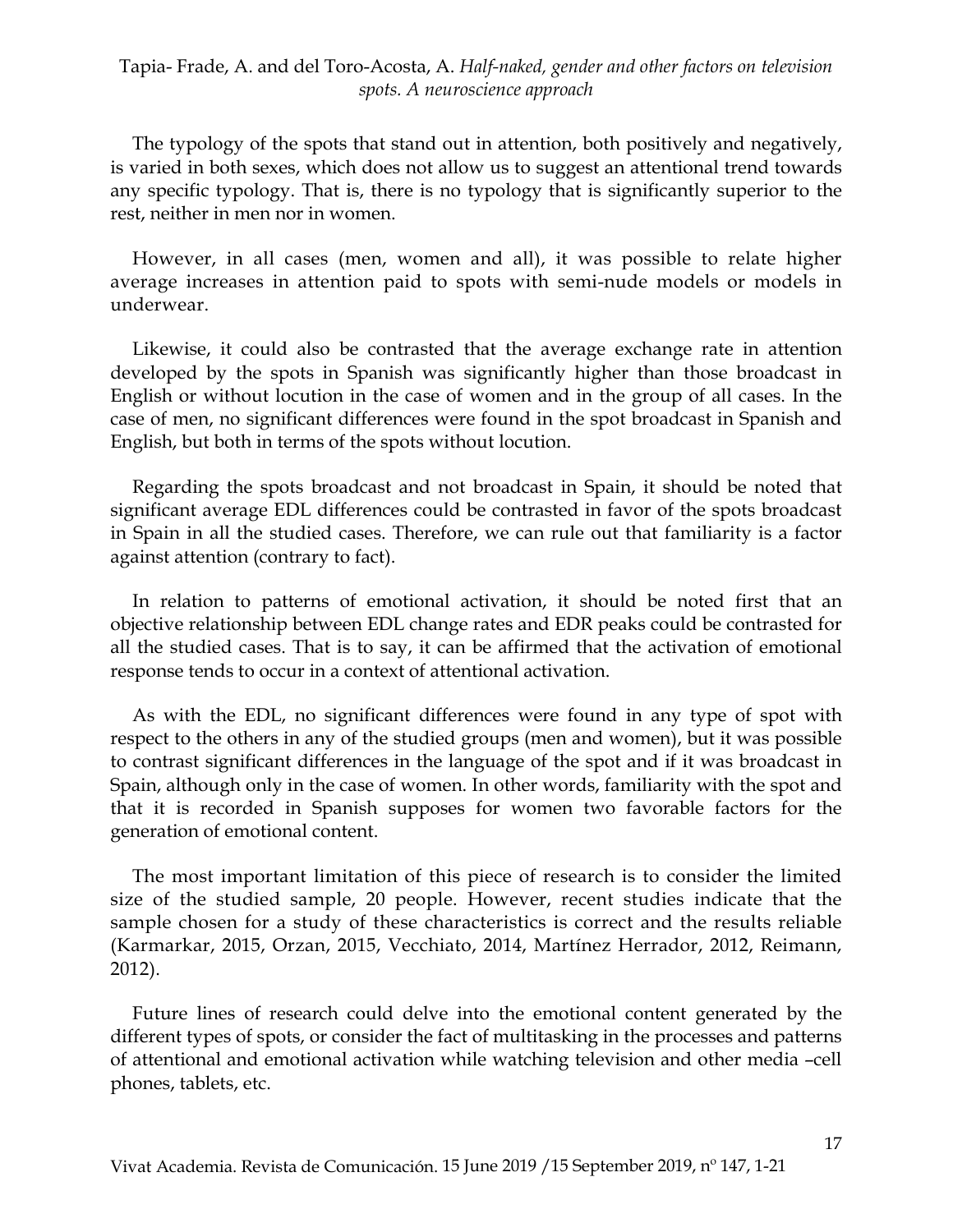## **6. REFERENCES**

- Aiger, M.; Palacín, M., y Cornejo, J. M. (2013) La señal electrodérmica mediante Sociograph: metodología para medir la actividad grupal. *Revista Internacional de Psicología Social: International Journal of Social Psichology, 28*(3), 333-347.
- David, P., y Johnson, M. (1998). The Role of Self in Third-Person Effects about Body Image. *Journal of Communication, 48*(4), 37-58.
- David, P.; Morrison, G.; Johnson M., y Ross, F. (2002). Body Image, Race, and Fashion Models. Social Distance and Social Identification in Third-Person Effects. *Communication Research. 29*(3), 270-294.
- Dittmar, H., y Howard, S. (2004). Professional hazards? The impact of models' bodysize on advertising effectiveness and women's body-focused anxiety in professions that do and do not emphasize the cultural ideal of thinness. *British Journal of Psychology,* 43, 477-497.
- Garrido Lora, F. (2007). Estereotipos de género en Publicidad. La creatividad en la encrucijada sociológica. *Creatividad y Sociedad,* 11, 53-71.
- Karmarkar, U.; Yoon, C., y Plassmann, H. (2015). Marketers should pay attention to fMRI. *Harvard Business Review.* Recuperado de https://hbr.org/2015/11/marketersshould-pay-attention-to-fmri
- Kang, M. (1997). The portrayal of women's images in magazine advertisements: Goffman's gender analysis revisited. *Sex Roles. A Journal of Research.* Gale Group.
- Lindner, K. (2004). Images of women in general interest and fashion magazine advertisements from 1955 to 2002. *Sex Roles. A Journal of Research,* 51, pp. 409-421.
- Martínez Herrador, J. L.; Garrido Martín, E.; Valdunquillo Carlón, M. I., y Macaya Sánchez, J. (2008). Análisis de la atención y la emoción en el discurso político a partir de un nuevo sistema de registro psicofisiológico y su aplicación a las ciencias políticas. *DPSA. Documentos de trabajo del Departamento de Psicología Social y Antropología,* 2. Recuperado de http://hdl.handle.net/10366/22533
- Martínez Herrador, J. L.; Monge Benito, S., y Valdunquillo Carlón, M. I. (2012). Medición de las respuestas psicofisiológicas grupales para apoyar el análisis de discursos políticos. *Tripodos,* 29, 53-72.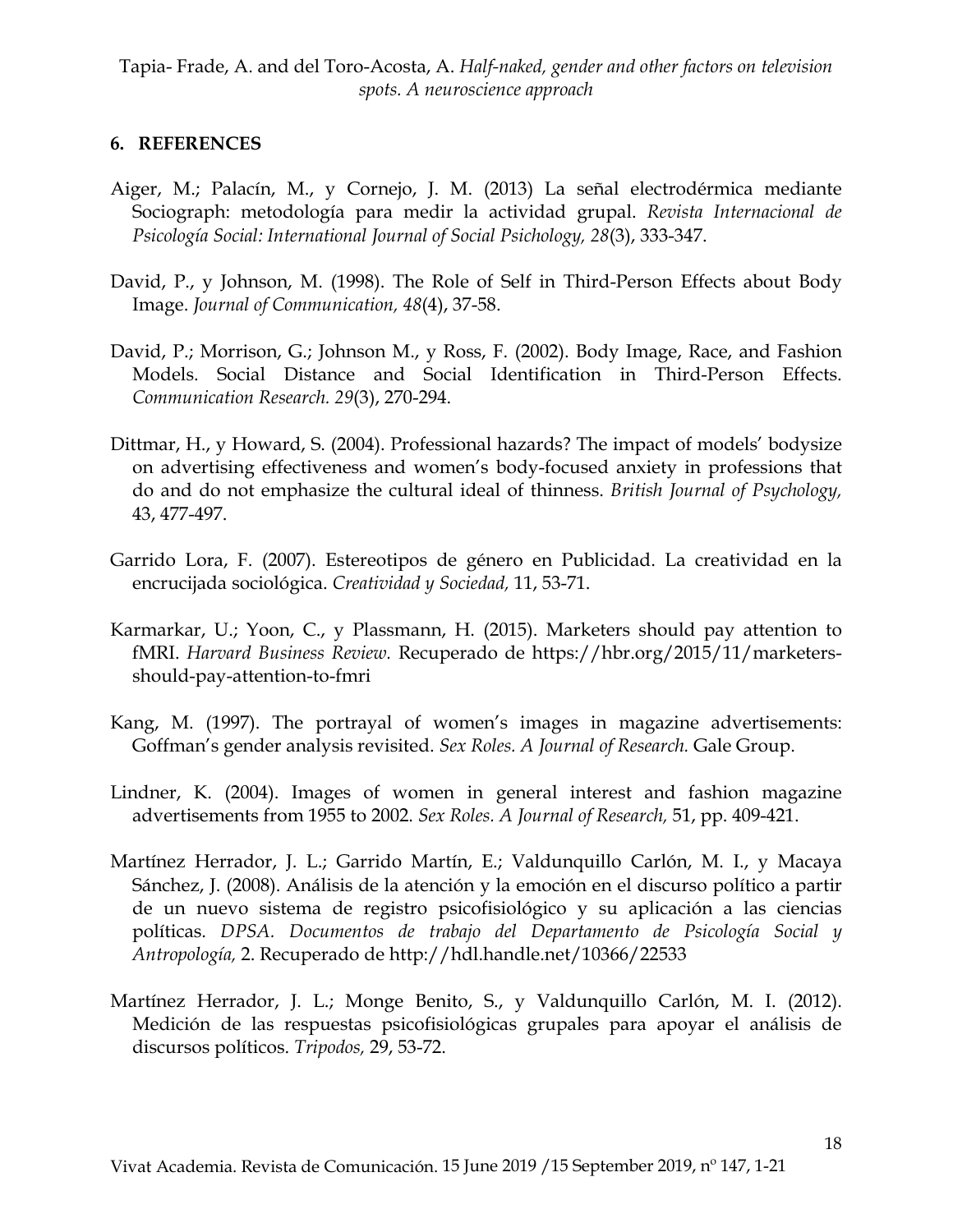- Moreno, J. (2004). Iconos femeninos. Jordi González lanza el concepto de "marketing sensual", con el que sale en defensa de la publicidad ante los ataques que ésta recibe por determinados usos de la imagen de la mujer. *Anuncios,* 1079, 30.
- Moreno, R. & Martínez, M. M. (2012). Representación del hombre y de la mujer en la publicidad: análisis de los valores percibidos por el alumnado en función del género del protagonista del anuncio. Actas del I Congreso Internacional de Comunicación y Género. Sevilla, 5, 6 y 7 de Marzo de 2012. Sevilla: Facultad de Comunicación. Universidad de Sevilla.
- Orzan, G.; Zara, I., y Purcarea, V. L. (2015). Neuromarketing techniques in pharmaceutical drugs advertising. A discussion and agenda for future research. *Journal of medicine and life, 5*(4), 428-432.
- Reimann, M.; Castano, R.; Zaichkowsky, J., y Bechara, A. (2012) Novel versus familiar brands: an analysis of neurophysiology, response latency and choice. *Marketing letters, 23*(3), 745-759. doi: 10.1007/s11002-012-9176-3
- Sanchez-Porras, M. J. (2013). Music persuasión in audio-visual marketing. The example of Coca Cola. *Historia y Comunicación Social,* 18, 349-357. doi: 10.5209/rev\_HICS.2013.v18.44333
- Soloaga, P. (2007). Valores y estereotipos femeninos en la publicidad de moda de lujo en España. *Analisi,* 35, 27-45.
- Steele, A.; Jacobs, D.; Siefert, C.; Rule, R.; Levine, B., y Marci, C. (2013). Leveraging Synergy and Emotion In a Multi-Platform World A Neuroscience-Informed Model of Engagement. *Journal of Advertising Research, 53*(4), 417-430. doi: 10.2501/JAR-53-4-417- 430
- Torreblanca, F.; Juarez, D.; Sempere, F., y Mengual, A. (2012). Neuromarketing: la emocionalidad y la creatividad orientadas al comportamiento del consumidor. *3Ciencias, revista de investigación*. [http://hdl.handle.net/10251/34357.](http://hdl.handle.net/10251/34357)
- Vecchiato, G. et al. (2014). How to measure cerebral correlates of emotions in Marketing relevant tasks. *Cognitive Computation, 6*(4), 856-871. doi: 10.1007/s12559-014-9304-x.
- Wilson, R.; Baack, D., y Till, B. (2015). Creativity, attention and the memory for brands: an outdoor advertising field study. *International Journal of Advertising, 34*(2), 232-261. doi: 10.1080/02650487.2014.996117